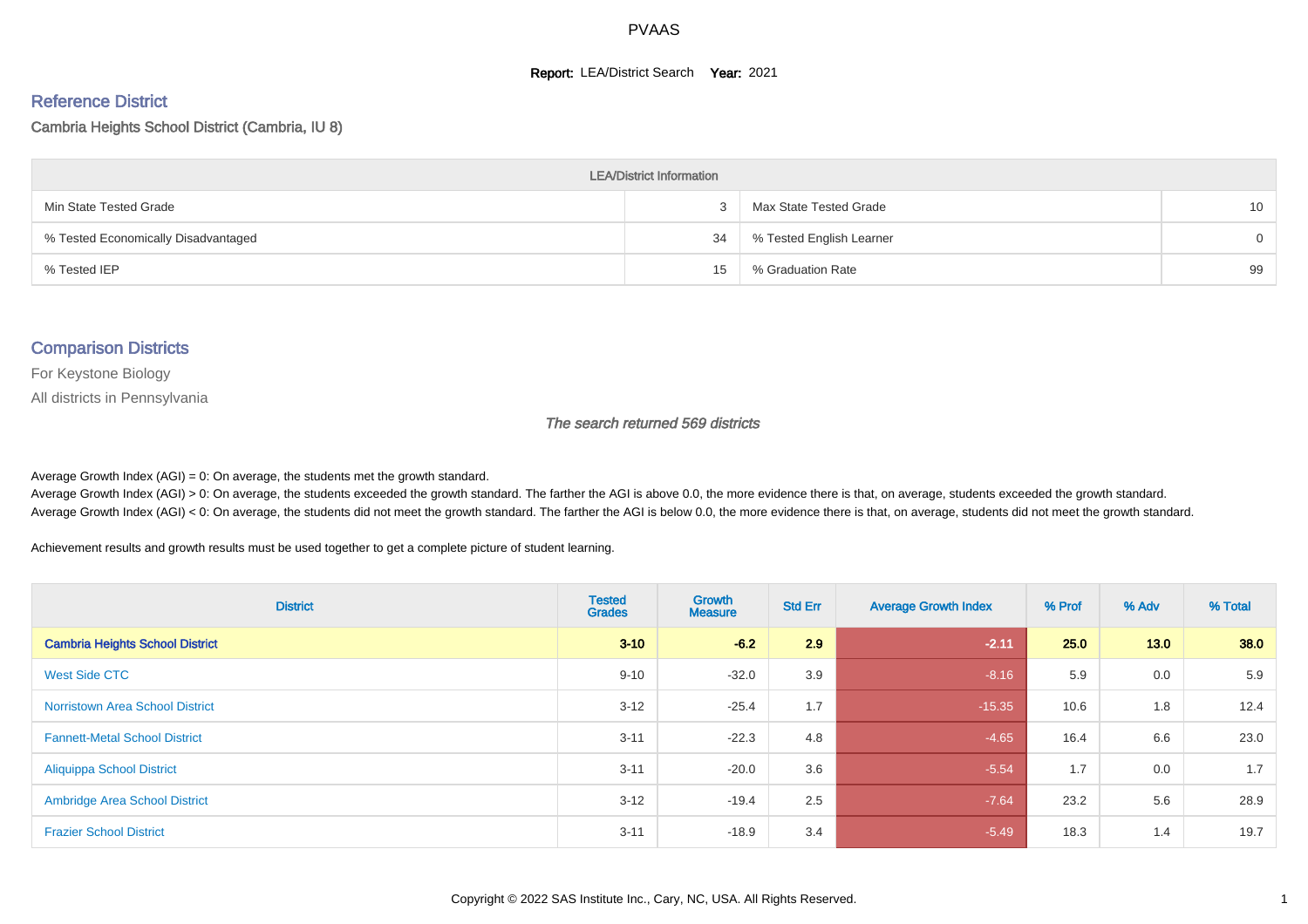| <b>District</b>                                    | <b>Tested</b><br><b>Grades</b> | Growth<br><b>Measure</b> | <b>Std Err</b> | <b>Average Growth Index</b> | % Prof | % Adv   | % Total |
|----------------------------------------------------|--------------------------------|--------------------------|----------------|-----------------------------|--------|---------|---------|
| <b>Cambria Heights School District</b>             | $3 - 10$                       | $-6.2$                   | 2.9            | $-2.11$                     | 25.0   | $13.0$  | 38.0    |
| <b>Big Beaver Falls Area School District</b>       | $3 - 11$                       | $-17.9$                  | 2.8            | $-6.27$                     | 9.4    | 2.8     | 12.2    |
| <b>Muhlenberg School District</b>                  | $3 - 10$                       | $-17.8$                  | 1.9            | $-9.34$                     | 12.4   | 4.6     | 17.0    |
| <b>York City School District</b>                   | $3-12$                         | $-17.7$                  | 1.8            | $-10.05$                    | 3.2    | 0.7     | 3.9     |
| <b>Cheltenham School District</b>                  | $3 - 11$                       | $-17.6$                  | 2.0            | $-8.74$                     | 24.4   | 8.3     | 32.6    |
| Imhotep Institute Charter High School              | $9 - 11$                       | $-17.6$                  | 5.8            | $-3.03$                     | 15.4   | 0.0     | 15.4    |
| <b>Williamsburg Community School District</b>      | $3 - 11$                       | $-16.9$                  | 4.1            | $-4.14$                     | 22.4   | $0.0\,$ | 22.4    |
| <b>Allentown City School District</b>              | $3 - 12$                       | $-16.9$                  | 1.4            | $-12.37$                    | 5.9    | 0.4     | 6.3     |
| <b>Chartiers-Houston School District</b>           | $3 - 10$                       | $-16.5$                  | 3.5            | $-4.79$                     | 26.3   | 6.6     | 32.9    |
| Meyersdale Area School District                    | $3 - 11$                       | $-16.1$                  | 3.3            | $-4.94$                     | 20.3   | 5.8     | 26.1    |
| <b>Washington School District</b>                  | $3 - 11$                       | $-15.9$                  | 2.9            | $-5.44$                     | 12.9   | 1.7     | 14.7    |
| <b>North Hills School District</b>                 | $3 - 11$                       | $-15.8$                  | 1.8            | $-8.84$                     | 26.4   | 19.8    | 46.2    |
| La Academia Partnership Charter School             | $6 - 11$                       | $-15.5$                  | 5.7            | $-2.70$                     | 2.3    | 0.0     | 2.3     |
| <b>Turkeyfoot Valley Area School District</b>      | $3 - 12$                       | $-15.4$                  | 5.8            | $-2.66$                     | 3.8    | $3.8\,$ | 7.6     |
| <b>Lincoln Park Performing Arts Charter School</b> | $7 - 11$                       | $-14.9$                  | 2.7            | $-5.45$                     | 39.3   | 8.9     | 48.2    |
| Philadelphia Academy Charter School                | $3 - 11$                       | $-14.7$                  | 2.7            | $-5.42$                     | 21.6   | 3.9     | 25.5    |
| <b>Hanover Area School District</b>                | $3 - 11$                       | $-14.7$                  | 4.7            | $-3.13$                     | 12.1   | 3.0     | 15.2    |
| <b>Executive Education Academy Charter School</b>  | $3 - 10$                       | $-14.6$                  | 3.0            | $-4.81$                     | 8.5    | $1.2$   | 9.8     |
| <b>Shade-Central City School District</b>          | $3 - 11$                       | $-14.6$                  | 4.0            | $-3.68$                     | 9.6    | 0.0     | 9.6     |
| <b>Northwestern School District</b>                | $3 - 11$                       | $-14.6$                  | 3.2            | $-4.51$                     | 32.5   | 13.7    | 46.2    |
| <b>Butler Area School District</b>                 | $3 - 11$                       | $-14.1$                  | 1.5            | $-9.60$                     | 26.4   | 11.1    | 37.5    |
| <b>Greater Latrobe School District</b>             | $3 - 11$                       | $-14.1$                  | 2.0            | $-7.14$                     | 41.0   | 12.6    | 53.6    |
| <b>California Area School District</b>             | $3 - 10$                       | $-13.7$                  | 4.5            | $-3.06$                     | 41.7   | 16.7    | 58.3    |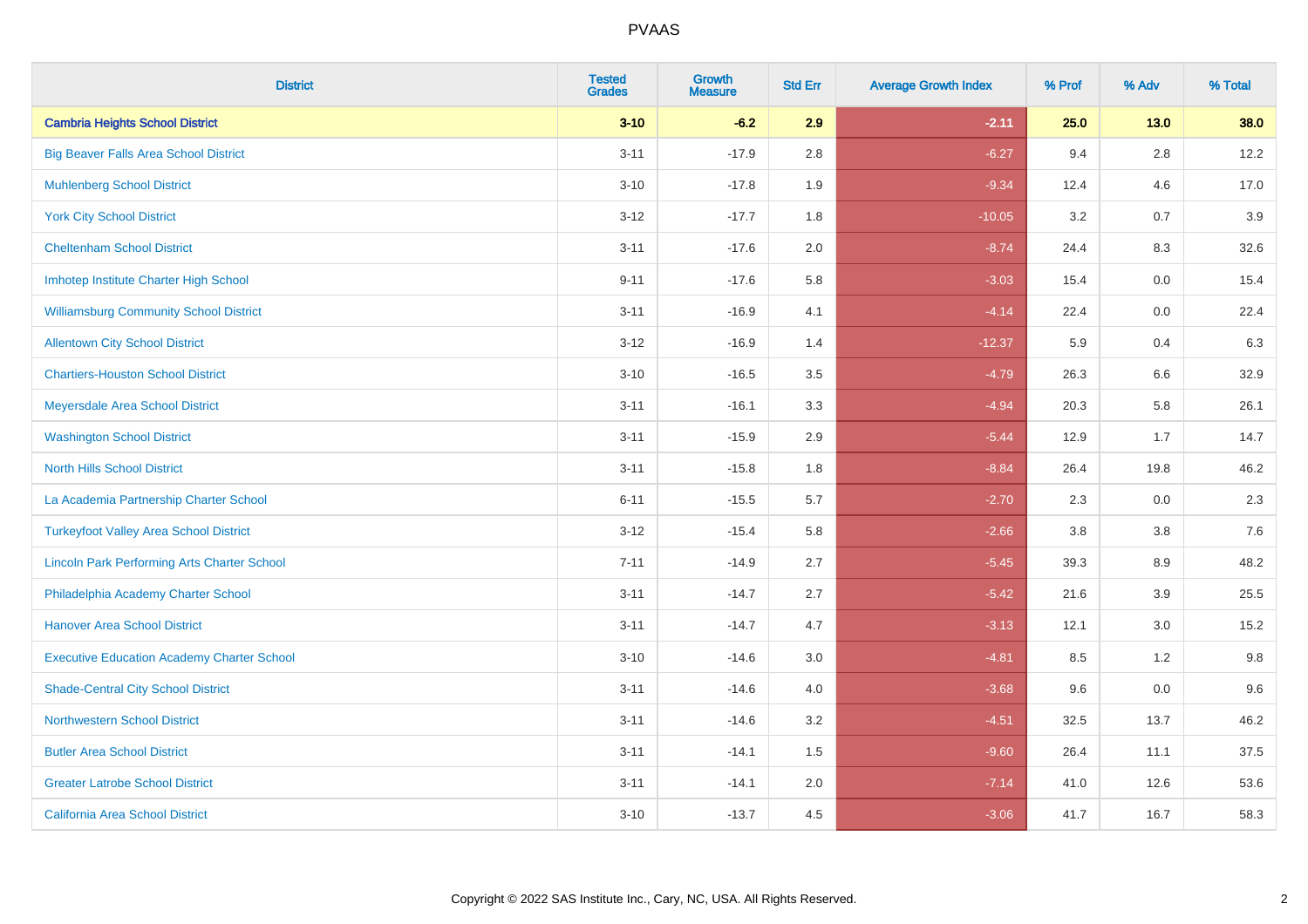| <b>District</b>                                | <b>Tested</b><br><b>Grades</b> | <b>Growth</b><br><b>Measure</b> | <b>Std Err</b> | <b>Average Growth Index</b> | % Prof | % Adv   | % Total |
|------------------------------------------------|--------------------------------|---------------------------------|----------------|-----------------------------|--------|---------|---------|
| <b>Cambria Heights School District</b>         | $3 - 10$                       | $-6.2$                          | 2.9            | $-2.11$                     | 25.0   | $13.0$  | 38.0    |
| <b>New Castle Area School District</b>         | $3 - 12$                       | $-13.6$                         | 2.3            | $-5.99$                     | 17.6   | $2.0\,$ | 19.5    |
| <b>Central Fulton School District</b>          | $3 - 11$                       | $-13.3$                         | 3.2            | $-4.20$                     | 18.1   | 9.7     | 27.8    |
| <b>Panther Valley School District</b>          | $3-12$                         | $-13.3$                         | 3.2            | $-4.10$                     | 31.5   | 4.1     | 35.6    |
| <b>Greenville Area School District</b>         | $3 - 11$                       | $-13.2$                         | 3.0            | $-4.45$                     | 32.1   | 4.6     | 36.7    |
| Morrisville Borough School District            | $3 - 11$                       | $-13.1$                         | 3.7            | $-3.52$                     | 4.9    | 1.6     | 6.6     |
| <b>Tussey Mountain School District</b>         | $3 - 12$                       | $-13.0$                         | 3.3            | $-3.93$                     | 11.1   | 3.2     | 14.3    |
| <b>Riverview School District</b>               | $3 - 11$                       | $-13.0$                         | 4.0            | $-3.29$                     | 43.1   | 7.8     | 51.0    |
| <b>Pittsburgh School District</b>              | $3 - 11$                       | $-13.0$                         | 1.1            | $-12.25$                    | 16.1   | 6.5     | 22.6    |
| <b>Tacony Academy Charter School</b>           | $3 - 11$                       | $-12.9$                         | 3.3            | $-3.90$                     | 8.6    | 1.4     | 10.0    |
| <b>Central Cambria School District</b>         | $3 - 11$                       | $-12.7$                         | 2.3            | $-5.61$                     | 19.4   | 7.4     | 26.9    |
| <b>Neshannock Township School District</b>     | $3 - 10$                       | $-12.5$                         | 2.7            | $-4.73$                     | 29.0   | 13.0    | 42.0    |
| <b>Ellwood City Area School District</b>       | $3 - 11$                       | $-12.5$                         | 3.1            | $-4.00$                     | 26.7   | 8.7     | 35.4    |
| <b>Southmoreland School District</b>           | $3 - 11$                       | $-12.5$                         | 3.1            | $-4.04$                     | 33.3   | 15.5    | 48.8    |
| <b>Wilkes-Barre Area School District</b>       | $3 - 11$                       | $-12.4$                         | 2.4            | $-5.18$                     | 14.2   | 3.7     | 17.9    |
| <b>Hanover Public School District</b>          | $3 - 11$                       | $-12.4$                         | 2.7            | $-4.50$                     | 22.7   | $6.2\,$ | 28.9    |
| <b>Girard School District</b>                  | $3 - 11$                       | $-12.3$                         | 2.6            | $-4.76$                     | 29.7   | 18.9    | 48.6    |
| <b>Dunmore School District</b>                 | $3 - 11$                       | $-12.2$                         | 2.7            | $-4.51$                     | 15.0   | 5.3     | 20.4    |
| <b>Mcguffey School District</b>                | $3 - 11$                       | $-12.1$                         | 3.0            | $-4.06$                     | 12.8   | 5.9     | 18.6    |
| Jefferson-Morgan School District               | $3 - 10$                       | $-12.0$                         | 3.9            | $-3.09$                     | 28.6   | 6.1     | 34.7    |
| <b>West Mifflin Area School District</b>       | $3-12$                         | $-11.9$                         | 2.5            | $-4.77$                     | 15.9   | 4.0     | 19.9    |
| <b>Windber Area School District</b>            | $3 - 11$                       | $-11.9$                         | 3.0            | $-3.94$                     | 41.0   | 10.3    | 51.3    |
| Lehigh Valley Charter High School For The Arts | $9 - 10$                       | $-11.8$                         | 2.5            | $-4.76$                     | 28.9   | 5.7     | 34.6    |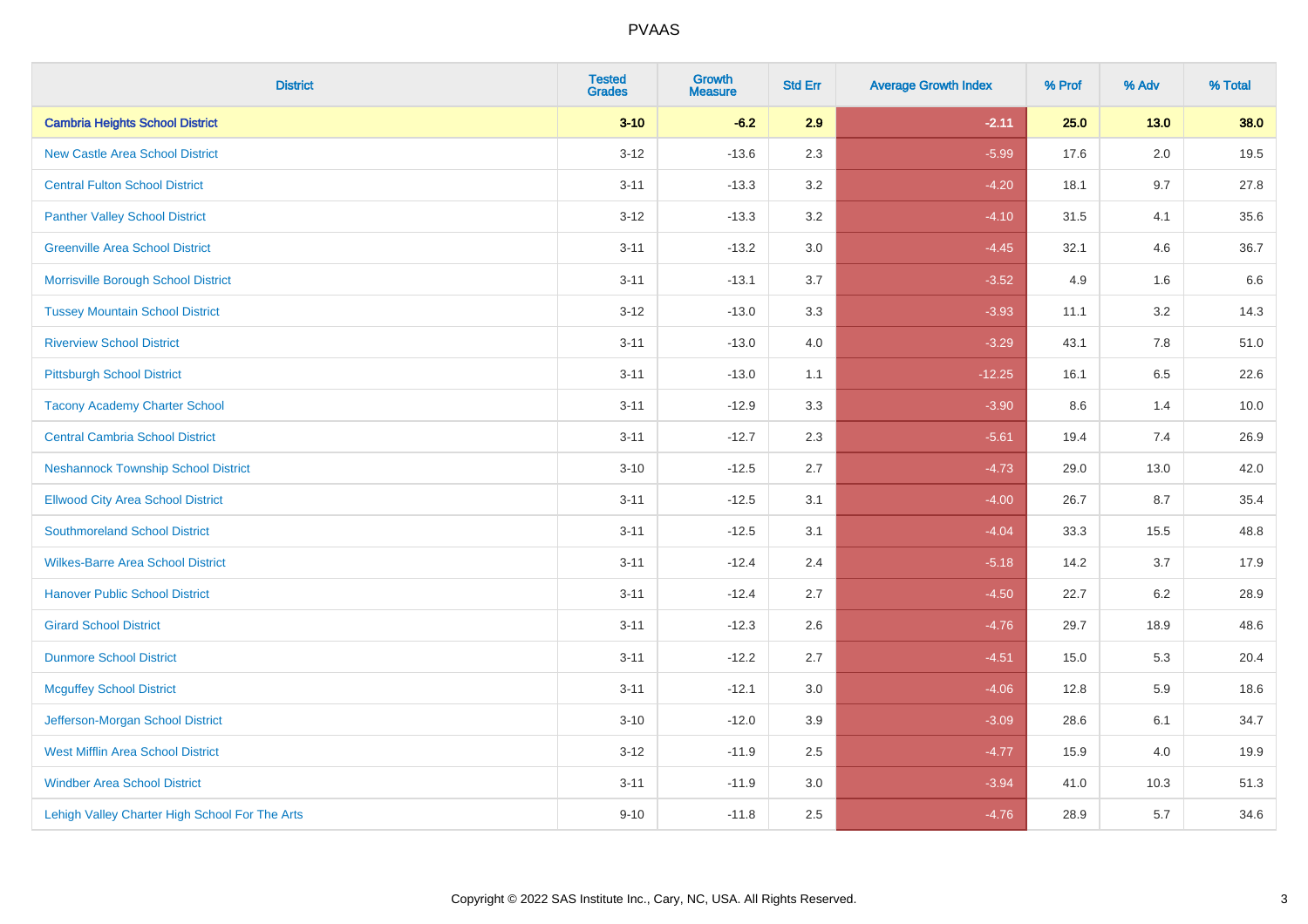| <b>District</b>                               | <b>Tested</b><br><b>Grades</b> | <b>Growth</b><br><b>Measure</b> | <b>Std Err</b> | <b>Average Growth Index</b> | % Prof | % Adv   | % Total |
|-----------------------------------------------|--------------------------------|---------------------------------|----------------|-----------------------------|--------|---------|---------|
| <b>Cambria Heights School District</b>        | $3 - 10$                       | $-6.2$                          | 2.9            | $-2.11$                     | 25.0   | $13.0$  | 38.0    |
| <b>Derry Area School District</b>             | $3 - 11$                       | $-11.8$                         | 2.6            | $-4.53$                     | 34.8   | 6.1     | 40.9    |
| <b>Moniteau School District</b>               | $3 - 11$                       | $-11.8$                         | 2.9            | $-4.07$                     | 22.6   | $5.0\,$ | 27.6    |
| Jefferson County-Dubois AVTS                  | $9 - 11$                       | $-11.7$                         | 3.1            | $-3.72$                     | 17.6   | 2.8     | 20.4    |
| <b>Williamsport Area School District</b>      | $3 - 11$                       | $-11.7$                         | 1.4            | $-8.29$                     | 18.2   | 10.5    | 28.7    |
| <b>Forbes Road School District</b>            | $3 - 11$                       | $-11.5$                         | 4.7            | $-2.43$                     | 23.1   | 10.3    | 33.3    |
| <b>Old Forge School District</b>              | $3 - 12$                       | $-11.3$                         | 3.1            | $-3.62$                     | 28.6   | 13.2    | 41.8    |
| <b>Burgettstown Area School District</b>      | $3 - 11$                       | $-11.2$                         | 3.2            | $-3.46$                     | 16.0   | 2.7     | 18.7    |
| <b>Mid Valley School District</b>             | $3 - 10$                       | $-11.1$                         | 2.7            | $-4.07$                     | 28.3   | 8.1     | 36.4    |
| Lackawanna Trail School District              | $3 - 10$                       | $-11.0$                         | 3.3            | $-3.35$                     | 13.1   | 18.0    | 31.2    |
| <b>York Co School Of Technology</b>           | $9 - 12$                       | $-10.9$                         | 1.6            | $-6.79$                     | 22.6   | 4.0     | 26.6    |
| <b>East Lycoming School District</b>          | $3 - 11$                       | $-10.9$                         | 2.1            | $-5.08$                     | 22.5   | 8.2     | 30.8    |
| Jim Thorpe Area School District               | $3 - 11$                       | $-10.9$                         | 2.4            | $-4.48$                     | 19.5   | 6.0     | 25.5    |
| <b>Ligonier Valley School District</b>        | $3 - 11$                       | $-10.8$                         | 3.1            | $-3.43$                     | 34.1   | 5.8     | 39.9    |
| <b>General Mclane School District</b>         | $3 - 11$                       | $-10.7$                         | 2.4            | $-4.40$                     | 34.0   | 15.6    | 49.6    |
| <b>Mohawk Area School District</b>            | $3 - 11$                       | $-10.5$                         | 2.8            | $-3.75$                     | 35.1   | 10.6    | 45.7    |
| <b>Kennett Consolidated School District</b>   | $3 - 11$                       | $-10.4$                         | 1.7            | $-6.27$                     | 28.7   | 14.0    | 42.7    |
| <b>Commodore Perry School District</b>        | $3 - 11$                       | $-10.4$                         | 4.5            | $-2.30$                     | 29.4   | 5.9     | 35.3    |
| <b>Hempfield Area School District</b>         | $3 - 12$                       | $-10.2$                         | 1.6            | $-6.37$                     | 28.1   | 19.2    | 47.3    |
| <b>Scranton School District</b>               | $3 - 12$                       | $-10.1$                         | 2.5            | $-4.04$                     | 20.0   | 7.7     | 27.7    |
| <b>Milton Area School District</b>            | $3 - 11$                       | $-10.1$                         | 2.5            | $-4.04$                     | 23.0   | 11.3    | 34.2    |
| <b>Lancaster School District</b>              | $3 - 12$                       | $-10.0$                         | 1.4            | $-7.22$                     | 9.0    | 3.9     | 12.8    |
| <b>Clarion-Limestone Area School District</b> | $3 - 12$                       | $-10.0$                         | 3.6            | $-2.76$                     | 28.3   | 20.0    | 48.3    |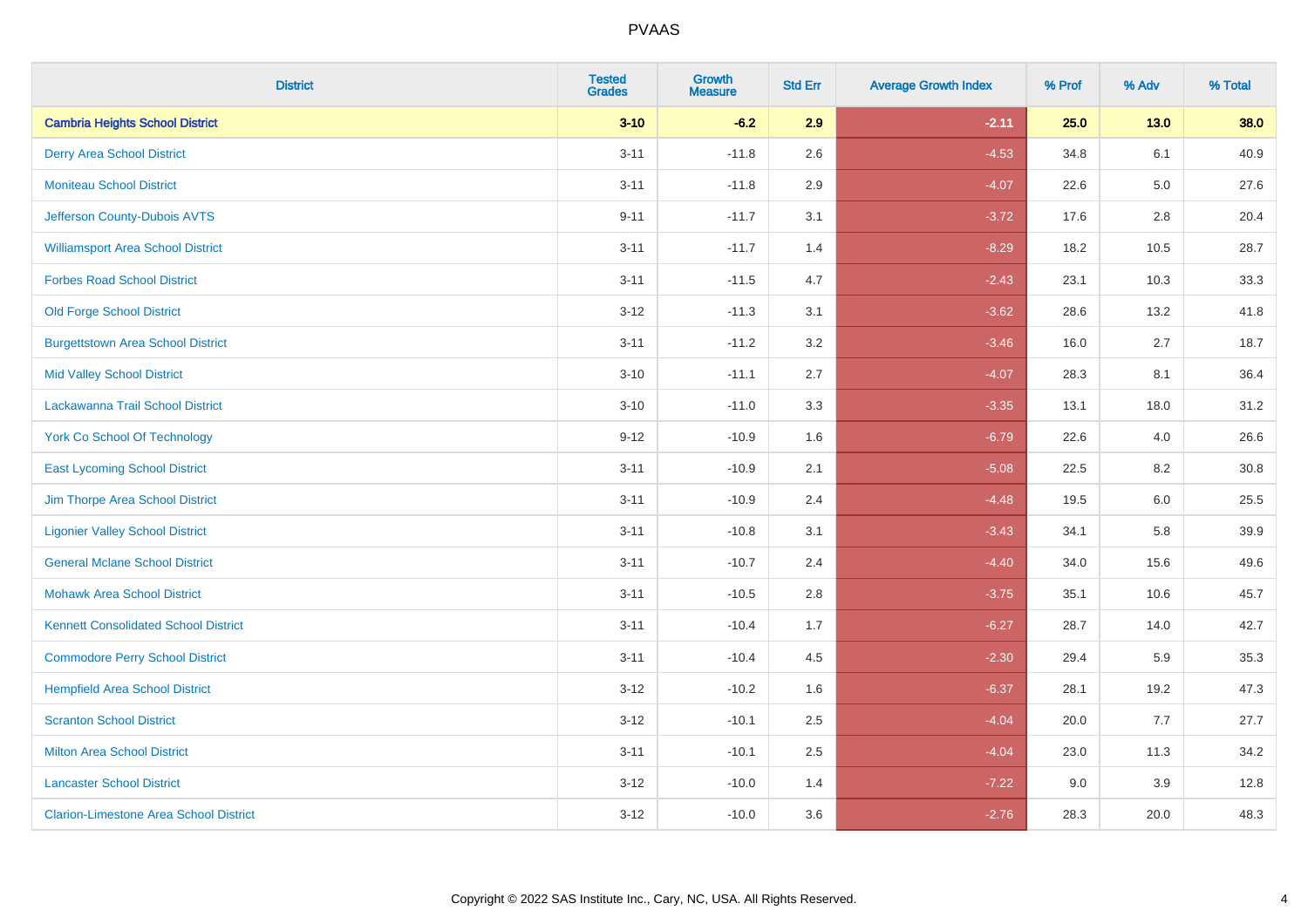| <b>District</b>                                | <b>Tested</b><br><b>Grades</b> | <b>Growth</b><br><b>Measure</b> | <b>Std Err</b> | <b>Average Growth Index</b> | % Prof | % Adv  | % Total |
|------------------------------------------------|--------------------------------|---------------------------------|----------------|-----------------------------|--------|--------|---------|
| <b>Cambria Heights School District</b>         | $3 - 10$                       | $-6.2$                          | 2.9            | $-2.11$                     | 25.0   | $13.0$ | 38.0    |
| <b>Deer Lakes School District</b>              | $3 - 11$                       | $-10.0$                         | 2.5            | $-4.02$                     | 27.7   | 9.9    | 37.6    |
| <b>Lawrence County CTC</b>                     | $10 - 11$                      | $-9.8$                          | 3.7            | $-2.68$                     | 7.3    | 0.0    | 7.3     |
| <b>Big Spring School District</b>              | $3 - 11$                       | $-9.8$                          | 2.3            | $-4.32$                     | 23.6   | 12.9   | 36.5    |
| <b>West York Area School District</b>          | $3 - 12$                       | $-9.8$                          | 2.7            | $-3.57$                     | 21.9   | 10.9   | 32.8    |
| Mastery Charter School - Gratz Campus          | $7 - 10$                       | $-9.5$                          | 4.6            | $-2.09$                     | 0.0    | 3.4    | 3.4     |
| <b>Jamestown Area School District</b>          | $3 - 11$                       | $-9.5$                          | 4.1            | $-2.33$                     | 41.5   | 4.9    | 46.3    |
| <b>Antietam School District</b>                | $3 - 10$                       | $-9.5$                          | 3.7            | $-2.57$                     | 20.9   | 1.5    | 22.4    |
| <b>Coatesville Area School District</b>        | $3 - 11$                       | $-9.5$                          | 1.6            | $-5.81$                     | 12.8   | 3.3    | 16.2    |
| <b>Plum Borough School District</b>            | $3 - 11$                       | $-9.4$                          | 2.4            | $-3.98$                     | 32.9   | 27.4   | 60.4    |
| Insight PA Cyber Charter School                | $3 - 11$                       | $-9.4$                          | 5.8            | $-1.62$                     | 25.6   | 4.6    | 30.2    |
| <b>Western Beaver County School District</b>   | $3 - 11$                       | $-9.3$                          | 4.2            | $-2.20$                     | 45.1   | 3.9    | 49.0    |
| <b>Carbon Career &amp; Technical Institute</b> | $9 - 11$                       | $-9.3$                          | 3.2            | $-2.92$                     | 19.6   | 2.2    | 21.7    |
| <b>Chartiers Valley School District</b>        | $3 - 11$                       | $-9.1$                          | 2.1            | $-4.23$                     | 20.7   | 17.4   | 38.0    |
| <b>South Park School District</b>              | $3 - 11$                       | $-8.8$                          | 2.5            | $-3.46$                     | 28.1   | 17.0   | 45.2    |
| <b>Grove City Area School District</b>         | $3 - 12$                       | $-8.8$                          | 2.3            | $-3.89$                     | 25.6   | 16.4   | 42.0    |
| <b>Trinity Area School District</b>            | $3 - 11$                       | $-8.7$                          | 1.8            | $-4.87$                     | 20.9   | 9.8    | 30.8    |
| <b>Union City Area School District</b>         | $3-12$                         | $-8.7$                          | 3.3            | $-2.59$                     | 29.7   | 10.9   | 40.6    |
| <b>Shanksville-Stonycreek School District</b>  | $3 - 10$                       | $-8.6$                          | 5.5            | $-1.55$                     | 17.6   | 23.5   | 41.2    |
| Southern Columbia Area School District         | $3 - 11$                       | $-8.5$                          | 3.0            | $-2.83$                     | 30.5   | 12.8   | 43.3    |
| <b>Interboro School District</b>               | $3 - 12$                       | $-8.4$                          | 2.0            | $-4.27$                     | 27.6   | 6.4    | 34.1    |
| <b>Montoursville Area School District</b>      | $3 - 12$                       | $-8.4$                          | 2.6            | $-3.17$                     | 38.8   | 18.2   | 57.0    |
| Salisbury-Elk Lick School District             | $3 - 11$                       | $-8.4$                          | 5.8            | $-1.45$                     | 33.3   | 5.6    | 38.9    |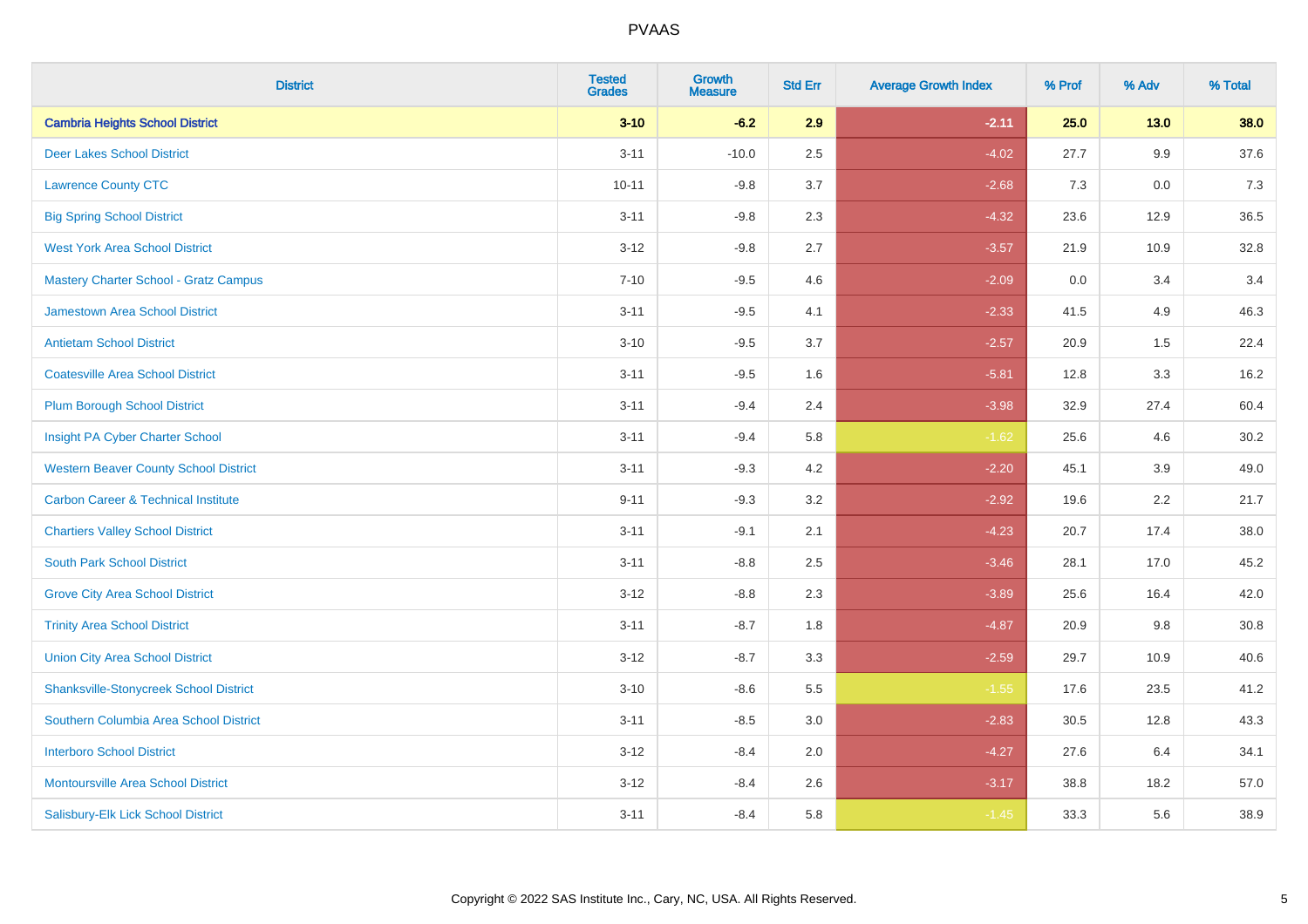| <b>District</b>                               | <b>Tested</b><br><b>Grades</b> | <b>Growth</b><br><b>Measure</b> | <b>Std Err</b> | <b>Average Growth Index</b> | % Prof | % Adv  | % Total |
|-----------------------------------------------|--------------------------------|---------------------------------|----------------|-----------------------------|--------|--------|---------|
| <b>Cambria Heights School District</b>        | $3 - 10$                       | $-6.2$                          | 2.9            | $-2.11$                     | 25.0   | $13.0$ | 38.0    |
| <b>Shikellamy School District</b>             | $3 - 10$                       | $-8.3$                          | 2.4            | $-3.42$                     | 20.8   | 18.5   | 39.2    |
| <b>Achievement House Charter School</b>       | $7 - 11$                       | $-8.2$                          | 3.6            | $-2.28$                     | 16.7   | 2.8    | 19.4    |
| <b>Pittston Area School District</b>          | $3 - 11$                       | $-8.2$                          | 2.2            | $-3.75$                     | 26.7   | 14.8   | 41.5    |
| <b>West Greene School District</b>            | $3 - 11$                       | $-8.1$                          | 3.9            | $-2.08$                     | 31.0   | 11.9   | 42.9    |
| Boys Latin Of Philadelphia Charter School     | $6 - 12$                       | $-8.0$                          | 2.7            | $-3.02$                     | 1.4    | 0.0    | 1.4     |
| <b>Jenkintown School District</b>             | $3 - 11$                       | $-7.9$                          | 4.1            | $-1.92$                     | 34.1   | 27.3   | 61.4    |
| <b>Mount Carmel Area School District</b>      | $3 - 11$                       | $-7.9$                          | 2.3            | $-3.38$                     | 18.2   | 4.4    | 22.6    |
| Philadelphia City School District             | $3 - 12$                       | $-7.8$                          | 0.6            | $-13.43$                    | 16.4   | 6.5    | 22.9    |
| <b>Somerset Area School District</b>          | $3 - 11$                       | $-7.6$                          | 2.4            | $-3.17$                     | 21.0   | 14.5   | 35.5    |
| Octorara Area School District                 | $3 - 11$                       | $-7.5$                          | 3.2            | $-2.35$                     | 26.1   | 17.0   | 43.2    |
| <b>Redbank Valley School District</b>         | $3 - 11$                       | $-7.5$                          | 3.1            | $-2.41$                     | 12.4   | 10.6   | 23.1    |
| <b>Blairsville-Saltsburg School District</b>  | $3 - 11$                       | $-7.5$                          | 2.8            | $-2.67$                     | 20.1   | 8.2    | 28.3    |
| <b>Bristol Township School District</b>       | $3 - 11$                       | $-7.4$                          | 1.4            | $-5.32$                     | 13.8   | 4.6    | 18.4    |
| <b>West Middlesex Area School District</b>    | $3 - 10$                       | $-7.4$                          | 3.5            | $-2.11$                     | 32.0   | 9.6    | 41.6    |
| Lincoln Leadership Academy Charter School     | $3 - 12$                       | $-7.4$                          | 3.7            | $-1.99$                     | 6.4    | 2.1    | 8.5     |
| Catasauqua Area School District               | $3 - 12$                       | $-7.3$                          | 2.8            | $-2.58$                     | 27.1   | 11.2   | 38.3    |
| <b>Innovative Arts Academy Charter School</b> | $6 - 11$                       | $-7.2$                          | 2.5            | $-2.83$                     | 2.0    | 0.0    | 2.0     |
| <b>Keystone Oaks School District</b>          | $3 - 11$                       | $-7.2$                          | 2.3            | $-3.14$                     | 30.0   | 11.1   | 41.0    |
| Karns City Area School District               | $3 - 11$                       | $-7.2$                          | 2.6            | $-2.71$                     | 26.4   | 20.8   | 47.2    |
| Columbia-Montour AVTS                         | $9 - 10$                       | $-7.1$                          | 2.8            | $-2.52$                     | 19.5   | 3.2    | 22.7    |
| <b>Carmichaels Area School District</b>       | $3 - 10$                       | $-7.0$                          | 3.1            | $-2.30$                     | 17.8   | 9.6    | 27.4    |
| <b>Sto-Rox School District</b>                | $3 - 10$                       | $-7.0$                          | 3.5            | $-1.99$                     | 3.2    | 0.0    | 3.2     |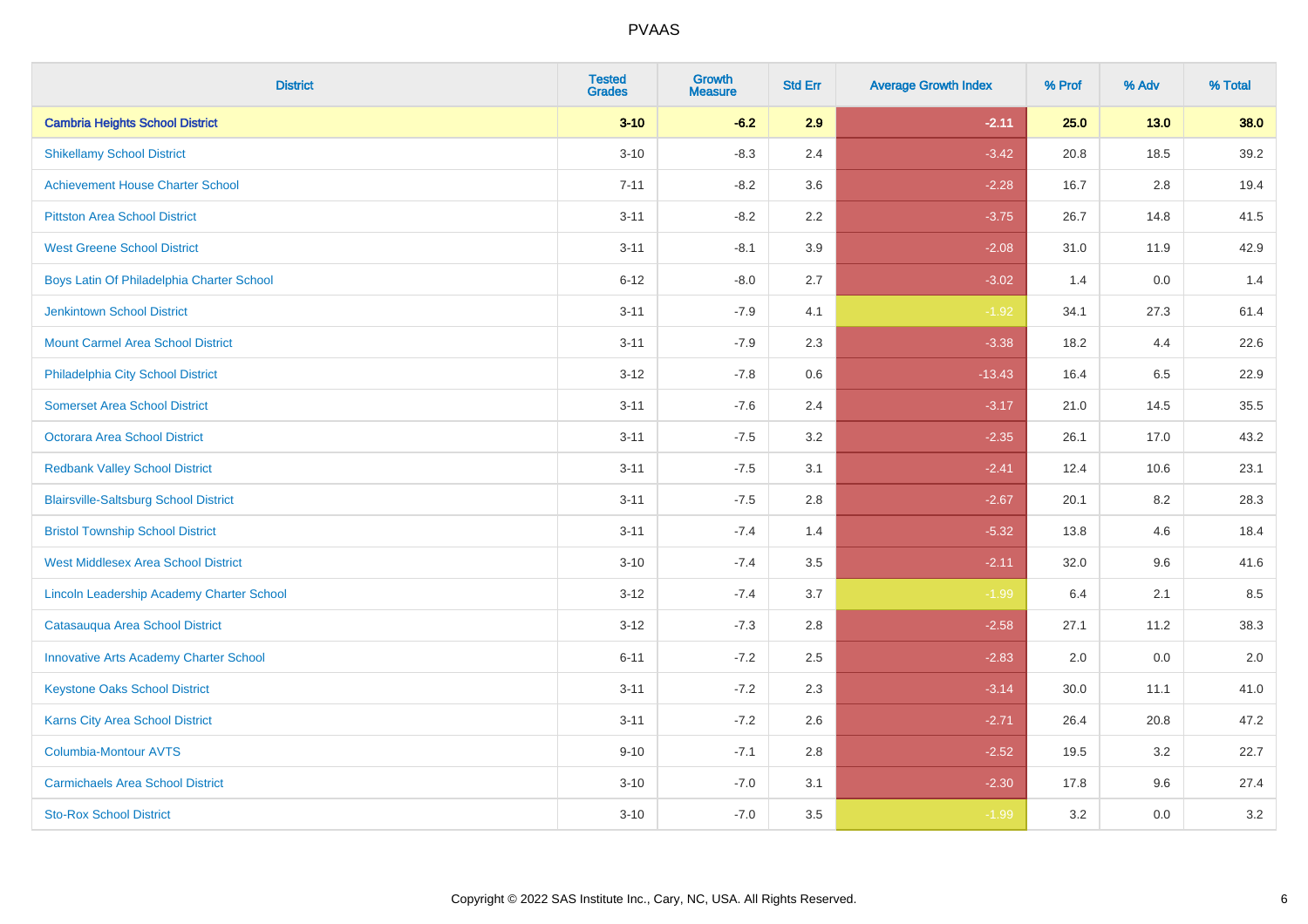| <b>District</b>                                        | <b>Tested</b><br><b>Grades</b> | Growth<br><b>Measure</b> | <b>Std Err</b> | <b>Average Growth Index</b> | % Prof | % Adv  | % Total |
|--------------------------------------------------------|--------------------------------|--------------------------|----------------|-----------------------------|--------|--------|---------|
| <b>Cambria Heights School District</b>                 | $3 - 10$                       | $-6.2$                   | 2.9            | $-2.11$                     | 25.0   | $13.0$ | 38.0    |
| <b>Berwick Area School District</b>                    | $3 - 11$                       | $-6.9$                   | 2.4            | $-2.84$                     | 22.3   | 11.5   | 33.8    |
| <b>Richland School District</b>                        | $3 - 11$                       | $-6.9$                   | 2.6            | $-2.63$                     | 40.1   | 20.9   | 61.0    |
| <b>Greensburg Salem School District</b>                | $3 - 11$                       | $-6.9$                   | 2.2            | $-3.06$                     | 30.3   | 13.3   | 43.6    |
| <b>Corry Area School District</b>                      | $3 - 11$                       | $-6.8$                   | 2.3            | $-3.01$                     | 24.0   | 8.8    | 32.8    |
| <b>Greater Nanticoke Area School District</b>          | $3 - 12$                       | $-6.8$                   | 2.6            | $-2.58$                     | 15.2   | 8.9    | 24.1    |
| Millersburg Area School District                       | $3 - 11$                       | $-6.6$                   | 3.4            | $-1.92$                     | 24.1   | 10.3   | 34.5    |
| <b>Sharon City School District</b>                     | $3 - 11$                       | $-6.5$                   | 2.3            | $-2.79$                     | 13.1   | 5.0    | 18.1    |
| <b>Keystone Education Center Charter School</b>        | $3 - 12$                       | $-6.5$                   | 5.1            | $-1.28$                     | 0.0    | 0.0    | $0.0\,$ |
| <b>Union Area School District</b>                      | $3 - 11$                       | $-6.5$                   | 3.8            | $-1.70$                     | 30.6   | 12.2   | 42.9    |
| Perseus House Charter School Of Excellence             | $6 - 11$                       | $-6.4$                   | 2.6            | $-2.50$                     | 0.9    | 0.0    | 0.9     |
| <b>East Allegheny School District</b>                  | $3 - 11$                       | $-6.4$                   | 3.0            | $-2.11$                     | 21.0   | 7.4    | 28.4    |
| <b>Conemaugh Valley School District</b>                | $3 - 12$                       | $-6.3$                   | 4.1            | $-1.54$                     | 23.7   | 5.1    | 28.8    |
| <b>Wellsboro Area School District</b>                  | $3 - 11$                       | $-6.3$                   | 3.0            | $-2.08$                     | 24.4   | 13.4   | 37.8    |
| <b>Freedom Area School District</b>                    | $3 - 11$                       | $-6.3$                   | 3.1            | $-2.04$                     | 22.9   | 8.4    | 31.3    |
| <b>Riverside School District</b>                       | $3 - 11$                       | $-6.2$                   | 2.7            | $-2.33$                     | 20.8   | 17.0   | 37.7    |
| <b>Environmental Charter School At Frick Park</b>      | $3-9$                          | $-6.2$                   | 3.7            | $-1.67$                     | 25.9   | 3.4    | 29.3    |
| <b>Avonworth School District</b>                       | $3 - 10$                       | $-6.2$                   | 2.3            | $-2.68$                     | 35.9   | 14.1   | 50.0    |
| <b>Eastern York School District</b>                    | $3 - 11$                       | $-6.2$                   | 2.3            | $-2.70$                     | 27.8   | 18.5   | 46.4    |
| <b>Chester Charter Scholars Academy Charter School</b> | $3 - 12$                       | $-6.2$                   | 3.3            | $-1.88$                     | 2.2    | 0.0    | 2.2     |
| <b>Yough School District</b>                           | $3 - 10$                       | $-6.2$                   | 2.7            | $-2.27$                     | 28.9   | 8.8    | 37.7    |
| <b>Cambria Heights School District</b>                 | $3 - 10$                       | $-6.2$                   | 2.9            | $-2.11$                     | 25.0   | 13.0   | 38.0    |
| <b>Ridgway Area School District</b>                    | $3 - 11$                       | $-6.1$                   | 4.0            | $-1.53$                     | 42.2   | 15.6   | 57.8    |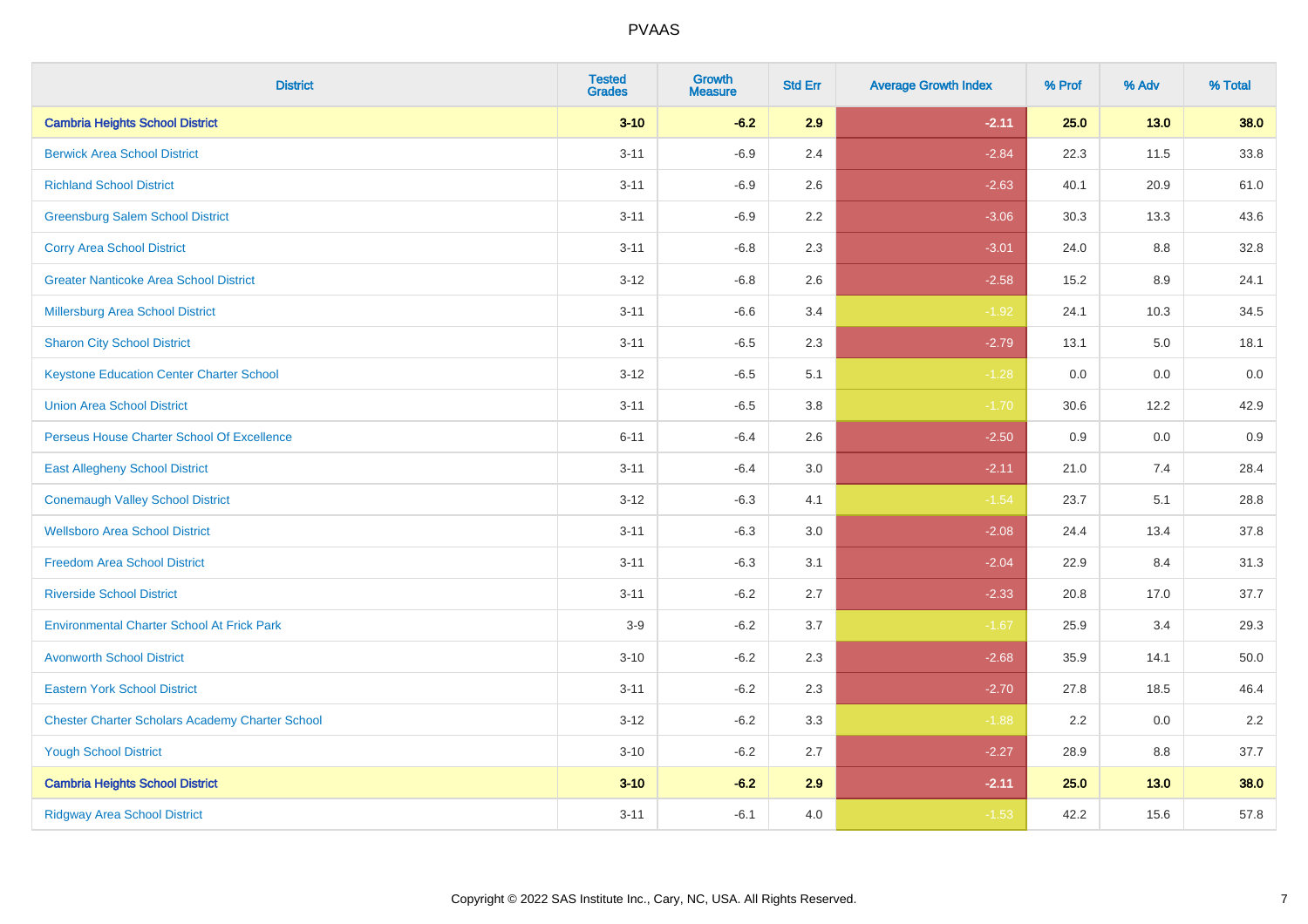| <b>District</b>                                 | <b>Tested</b><br><b>Grades</b> | <b>Growth</b><br><b>Measure</b> | <b>Std Err</b> | <b>Average Growth Index</b> | % Prof | % Adv   | % Total |
|-------------------------------------------------|--------------------------------|---------------------------------|----------------|-----------------------------|--------|---------|---------|
| <b>Cambria Heights School District</b>          | $3 - 10$                       | $-6.2$                          | 2.9            | $-2.11$                     | 25.0   | $13.0$  | 38.0    |
| <b>Montour School District</b>                  | $3 - 11$                       | $-6.1$                          | 2.1            | $-2.95$                     | 31.8   | 23.6    | 55.3    |
| <b>Elk Lake School District</b>                 | $3 - 11$                       | $-6.1$                          | 2.9            | $-2.12$                     | 26.3   | 11.6    | 37.9    |
| Mifflinburg Area School District                | $3 - 11$                       | $-6.0$                          | 2.1            | $-2.87$                     | 32.7   | 13.3    | 46.0    |
| <b>Gettysburg Area School District</b>          | $3 - 11$                       | $-6.0$                          | 2.0            | $-3.02$                     | 28.8   | 19.6    | 48.5    |
| <b>Westinghouse Arts Academy Charter School</b> | $9 - 10$                       | $-6.0$                          | 3.3            | $-1.81$                     | 20.2   | $8.9\,$ | 29.1    |
| Southern Huntingdon County School District      | $3 - 11$                       | $-5.9$                          | 3.4            | $-1.76$                     | 32.8   | 4.9     | 37.7    |
| Lehigh Valley Academy Regional Charter School   | $3 - 11$                       | $-5.9$                          | 3.0            | $-1.98$                     | 20.0   | 7.7     | 27.7    |
| <b>Susquenita School District</b>               | $3 - 11$                       | $-5.9$                          | 2.6            | $-2.28$                     | 30.6   | 13.9    | 44.4    |
| <b>Bristol Borough School District</b>          | $3 - 12$                       | $-5.9$                          | 2.9            | $-2.00$                     | 27.8   | 3.3     | 31.1    |
| New Kensington-Arnold School District           | $3 - 11$                       | $-5.8$                          | 3.2            | $-1.80$                     | 10.8   | 1.2     | 12.0    |
| <b>Montgomery Area School District</b>          | $3 - 11$                       | $-5.8$                          | 3.2            | $-1.83$                     | 25.0   | 11.5    | 36.5    |
| <b>Weatherly Area School District</b>           | $3 - 11$                       | $-5.8$                          | $4.0\,$        | $-1.44$                     | 32.1   | 8.9     | 41.1    |
| <b>Rochester Area School District</b>           | $3 - 11$                       | $-5.7$                          | 3.9            | $-1.45$                     | 14.9   | 2.1     | 17.0    |
| <b>Selinsgrove Area School District</b>         | $3 - 12$                       | $-5.7$                          | 2.1            | $-2.74$                     | 25.4   | 13.9    | 39.2    |
| <b>Harmony Area School District</b>             | $3 - 10$                       | $-5.7$                          | 5.0            | $-1.13$                     | 33.3   | $0.0\,$ | 33.3    |
| Mechanicsburg Area School District              | $3 - 11$                       | $-5.7$                          | 1.6            | $-3.48$                     | 35.1   | 16.0    | 51.2    |
| Renaissance Academy Charter School              | $3 - 11$                       | $-5.6$                          | 3.1            | $-1.79$                     | 28.4   | 18.5    | 46.9    |
| <b>City CHS</b>                                 | $10 - 11$                      | $-5.6$                          | 2.4            | $-2.34$                     | 15.9   | 1.5     | 17.4    |
| <b>Millville Area School District</b>           | $3 - 12$                       | $-5.6$                          | 4.4            | $-1.26$                     | 31.4   | 11.4    | 42.9    |
| <b>Chambersburg Area School District</b>        | $3 - 11$                       | $-5.6$                          | 1.3            | $-4.42$                     | 24.2   | 15.2    | 39.4    |
| <b>Wyoming Valley West School District</b>      | $3 - 11$                       | $-5.5$                          | 2.3            | $-2.38$                     | 22.2   | 9.2     | 31.4    |
| <b>Elizabeth Forward School District</b>        | $3 - 11$                       | $-5.5$                          | 2.5            | $-2.25$                     | 32.2   | 12.8    | 45.0    |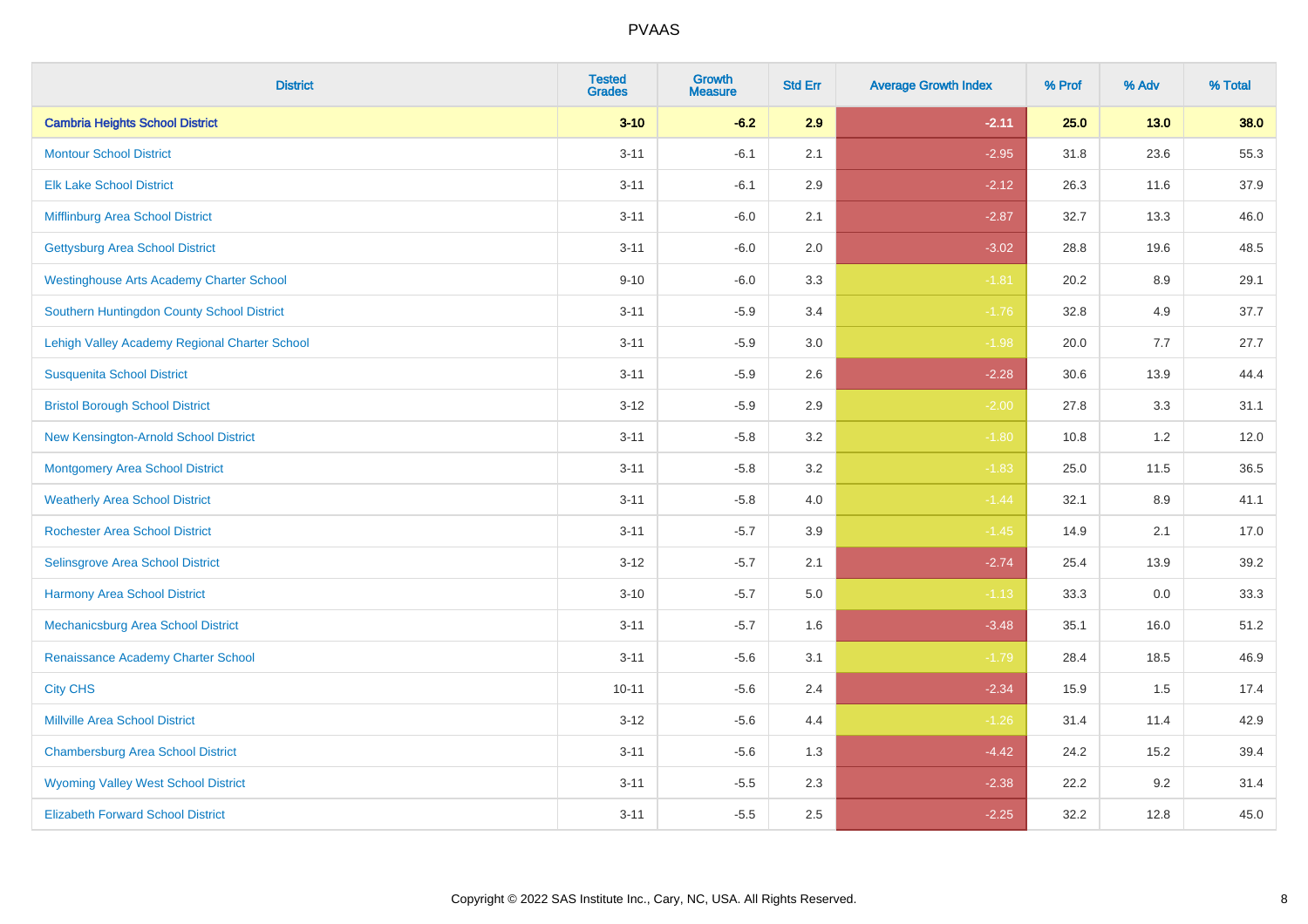| <b>District</b>                                                       | <b>Tested</b><br><b>Grades</b> | Growth<br><b>Measure</b> | <b>Std Err</b> | <b>Average Growth Index</b> | % Prof | % Adv  | % Total |
|-----------------------------------------------------------------------|--------------------------------|--------------------------|----------------|-----------------------------|--------|--------|---------|
| <b>Cambria Heights School District</b>                                | $3 - 10$                       | $-6.2$                   | 2.9            | $-2.11$                     | 25.0   | $13.0$ | 38.0    |
| <b>Wyoming Area School District</b>                                   | $3 - 10$                       | $-5.5$                   | 2.5            | $-2.21$                     | 32.0   | 9.6    | 41.6    |
| <b>Baldwin-Whitehall School District</b>                              | $3 - 11$                       | $-5.5$                   | 1.9            | $-2.93$                     | 32.0   | 14.7   | 46.7    |
| <b>Riverside Beaver County School District</b>                        | $3 - 11$                       | $-5.5$                   | 2.7            | $-2.03$                     | 35.8   | 23.2   | 59.0    |
| <b>Cornell School District</b>                                        | $3 - 11$                       | $-5.5$                   | 4.6            | $-1.20$                     | 11.3   | 3.2    | 14.5    |
| <b>Pottsgrove School District</b>                                     | $3 - 11$                       | $-5.5$                   | 2.0            | $-2.78$                     | 28.6   | 10.3   | 38.8    |
| <b>Mount Pleasant Area School District</b>                            | $3 - 11$                       | $-5.4$                   | 2.3            | $-2.37$                     | 33.3   | 8.7    | 42.0    |
| <b>North East School District</b>                                     | $3 - 11$                       | $-5.3$                   | 2.7            | $-1.97$                     | 31.7   | 24.8   | 56.4    |
| <b>Wissahickon School District</b>                                    | $3 - 10$                       | $-5.3$                   | 1.7            | $-3.14$                     | 27.5   | 29.0   | 56.6    |
| <b>Steelton-Highspire School District</b>                             | $3 - 11$                       | $-5.3$                   | 3.2            | $-1.65$                     | 13.9   | 0.0    | 13.9    |
| <b>Connellsville Area School District</b>                             | $3 - 11$                       | $-5.3$                   | 2.0            | $-2.67$                     | 24.2   | 5.0    | 29.1    |
| Schuylkill Haven Area School District                                 | $3 - 11$                       | $-5.3$                   | 2.7            | $-1.96$                     | 22.2   | 11.6   | 33.8    |
| <b>Central Dauphin School District</b>                                | $3 - 11$                       | $-5.2$                   | 1.2            | $-4.24$                     | 29.3   | 8.7    | 38.0    |
| <b>Carlisle Area School District</b>                                  | $3 - 11$                       | $-5.2$                   | 1.7            | $-2.99$                     | 28.0   | 19.3   | 47.3    |
| <b>Moshannon Valley School District</b>                               | $3 - 10$                       | $-5.1$                   | 4.6            | $-1.12$                     | 25.0   | 12.5   | 37.5    |
| <b>Southern Fulton School District</b>                                | $3 - 11$                       | $-5.1$                   | 4.0            | $-1.29$                     | 21.7   | 13.0   | 34.8    |
| Preparatory Charter School Of Mathematics, Science, Tech, And Careers | $9 - 10$                       | $-5.1$                   | 2.5            | $-2.03$                     | 6.3    | 1.4    | 7.7     |
| <b>Propel Charter School-Homestead</b>                                | $3 - 11$                       | $-5.0$                   | 3.9            | $-1.27$                     | 7.3    | 0.0    | 7.3     |
| <b>Northeast Bradford School District</b>                             | $3 - 10$                       | $-5.0$                   | 3.7            | $-1.35$                     | 30.6   | 4.8    | 35.5    |
| <b>Canon-Mcmillan School District</b>                                 | $3 - 11$                       | $-5.0$                   | 1.5            | $-3.25$                     | 30.8   | 28.5   | 59.3    |
| <b>Titusville Area School District</b>                                | $3 - 11$                       | $-5.0$                   | 2.5            | $-1.98$                     | 26.5   | 6.8    | 33.3    |
| <b>Cameron County School District</b>                                 | $3 - 12$                       | $-5.0$                   | 4.4            | $-1.12$                     | 34.9   | 4.8    | 39.7    |
| <b>Pottsville Area School District</b>                                | $3 - 12$                       | $-4.9$                   | 2.1            | $-2.36$                     | 21.8   | 7.9    | 29.6    |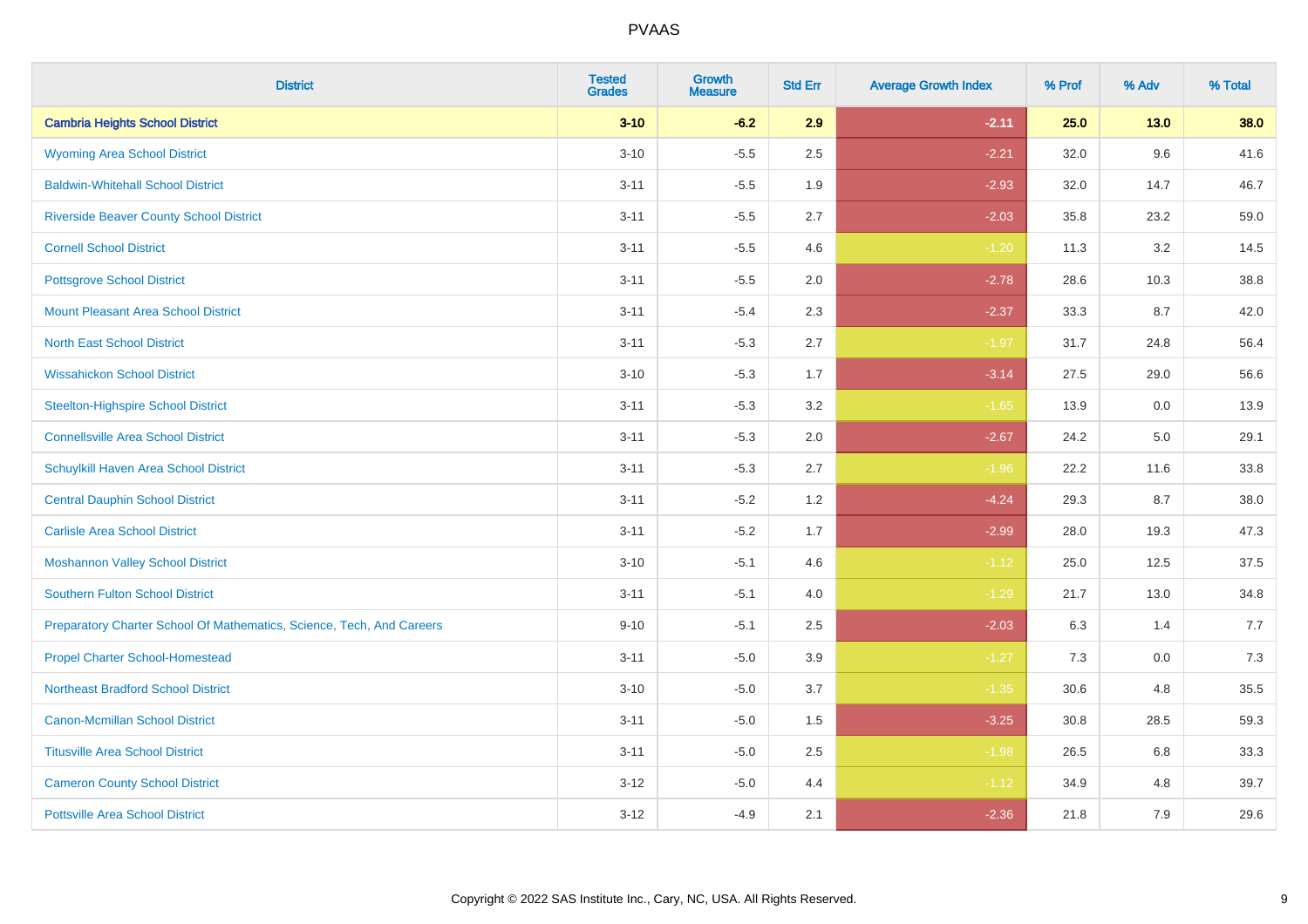| <b>District</b>                              | <b>Tested</b><br><b>Grades</b> | <b>Growth</b><br><b>Measure</b> | <b>Std Err</b> | <b>Average Growth Index</b> | % Prof | % Adv   | % Total |
|----------------------------------------------|--------------------------------|---------------------------------|----------------|-----------------------------|--------|---------|---------|
| <b>Cambria Heights School District</b>       | $3 - 10$                       | $-6.2$                          | 2.9            | $-2.11$                     | 25.0   | $13.0$  | 38.0    |
| East Stroudsburg Area School District        | $3 - 11$                       | $-4.9$                          | 1.4            | $-3.38$                     | 22.7   | 12.5    | 35.2    |
| <b>North Schuylkill School District</b>      | $3 - 11$                       | $-4.7$                          | 2.2            | $-2.16$                     | 20.2   | 11.7    | 31.9    |
| <b>Troy Area School District</b>             | $3 - 10$                       | $-4.7$                          | 3.2            | $-1.46$                     | 22.8   | 16.5    | 39.2    |
| <b>Shenandoah Valley School District</b>     | $3 - 11$                       | $-4.5$                          | 3.5            | $-1.29$                     | 14.3   | 0.0     | 14.3    |
| <b>Susquehanna Community School District</b> | $3 - 11$                       | $-4.5$                          | 3.8            | $-1.19$                     | 31.9   | 8.8     | 40.7    |
| <b>Penn Cambria School District</b>          | $3 - 11$                       | $-4.5$                          | 2.4            | $-1.86$                     | 27.3   | 15.8    | 43.2    |
| <b>Erie City School District</b>             | $3 - 12$                       | $-4.5$                          | 1.4            | $-3.09$                     | 13.4   | 6.7     | 20.1    |
| <b>Bethlehem Area School District</b>        | $3 - 11$                       | $-4.5$                          | 1.1            | $-3.91$                     | 20.4   | 11.3    | 31.7    |
| <b>Bethel Park School District</b>           | $3 - 11$                       | $-4.4$                          | 1.7            | $-2.62$                     | 40.1   | 27.3    | 67.4    |
| <b>Governor Mifflin School District</b>      | $3 - 11$                       | $-4.4$                          | 1.6            | $-2.69$                     | 30.3   | 7.7     | 38.0    |
| Pocono Mountain School District              | $3 - 12$                       | $-4.3$                          | 1.8            | $-2.43$                     | 35.5   | 17.1    | 52.6    |
| <b>Quakertown Community School District</b>  | $3 - 12$                       | $-4.3$                          | $1.5\,$        | $-2.79$                     | 33.8   | 20.1    | 53.8    |
| <b>Charleroi School District</b>             | $3 - 11$                       | $-4.3$                          | 2.7            | $-1.55$                     | 22.2   | 15.9    | 38.1    |
| <b>Woodland Hills School District</b>        | $3 - 12$                       | $-4.2$                          | 2.5            | $-1.66$                     | 10.1   | 1.4     | 11.5    |
| Urban Pathways 6-12 Charter School           | $6 - 11$                       | $-4.1$                          | 5.7            | $-0.72$                     | 0.0    | $0.0\,$ | $0.0\,$ |
| <b>Southern Lehigh School District</b>       | $3 - 11$                       | $-4.1$                          | 2.1            | $-1.94$                     | 39.3   | 28.0    | 67.2    |
| <b>Kiski Area School District</b>            | $3 - 11$                       | $-4.0$                          | 2.0            | $-1.99$                     | 23.1   | 18.2    | 41.3    |
| <b>Towanda Area School District</b>          | $3 - 11$                       | $-4.0$                          | 2.6            | $-1.52$                     | 24.8   | 9.9     | 34.8    |
| <b>Valley Grove School District</b>          | $3 - 10$                       | $-4.0$                          | 5.5            | $-0.72$                     | 68.4   | 15.8    | 84.2    |
| <b>Springfield Township School District</b>  | $3 - 11$                       | $-3.9$                          | 3.1            | $-1.27$                     | 37.2   | 30.8    | 68.1    |
| <b>Monessen City School District</b>         | $3 - 10$                       | $-3.9$                          | 5.6            | $-0.69$                     | 21.0   | 10.5    | 31.6    |
| <b>Dauphin County Technical School</b>       | $9 - 11$                       | $-3.9$                          | 2.3            | $-1.67$                     | 18.3   | 11.1    | 29.3    |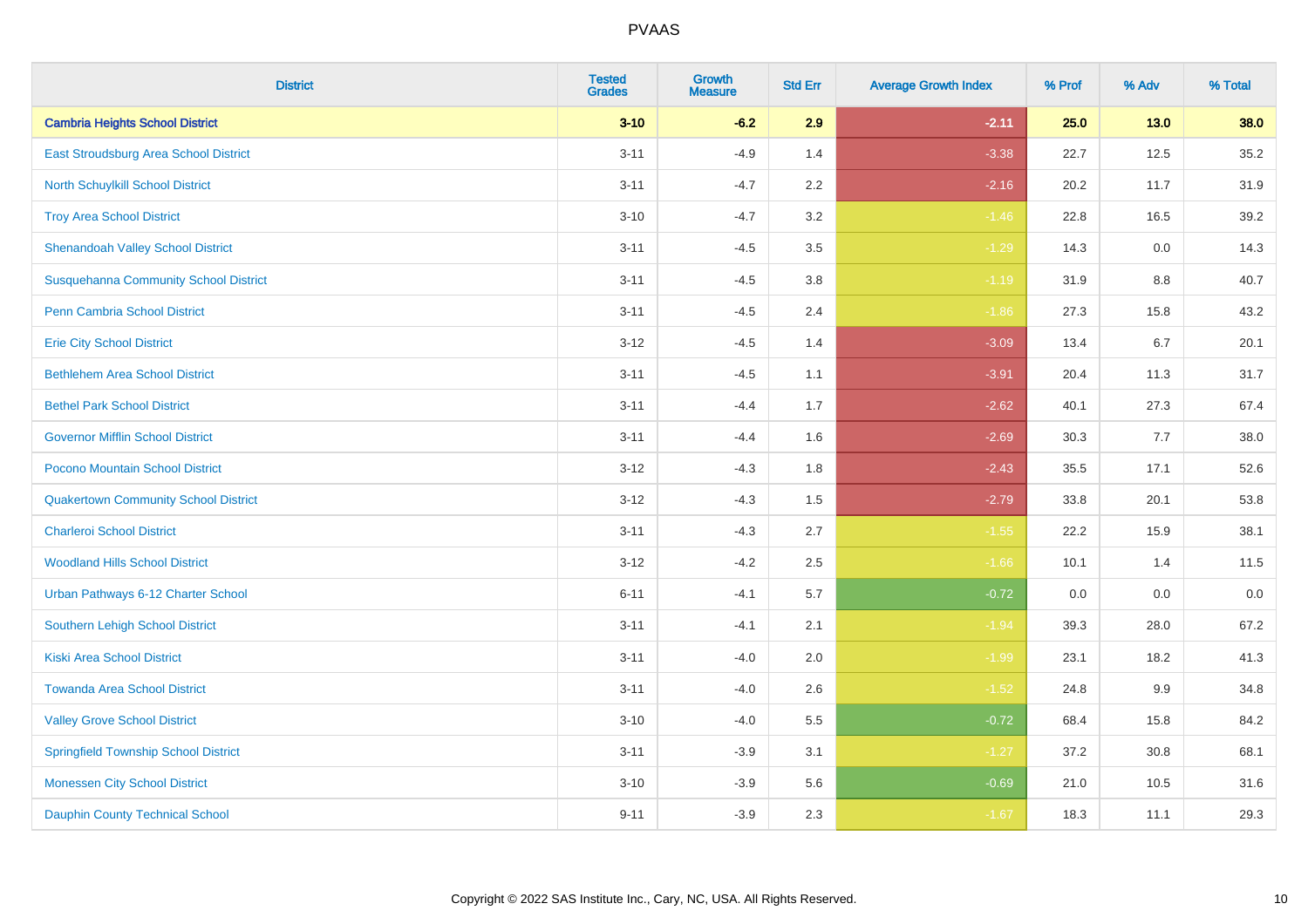| <b>District</b>                                         | <b>Tested</b><br><b>Grades</b> | <b>Growth</b><br><b>Measure</b> | <b>Std Err</b> | <b>Average Growth Index</b> | % Prof | % Adv   | % Total |
|---------------------------------------------------------|--------------------------------|---------------------------------|----------------|-----------------------------|--------|---------|---------|
| <b>Cambria Heights School District</b>                  | $3 - 10$                       | $-6.2$                          | 2.9            | $-2.11$                     | 25.0   | $13.0$  | 38.0    |
| <b>Slippery Rock Area School District</b>               | $3 - 11$                       | $-3.8$                          | 2.5            | $-1.56$                     | 30.8   | 21.9    | 52.7    |
| <b>Universal Audenried Charter School</b>               | $9 - 11$                       | $-3.8$                          | 2.5            | $-1.53$                     | 3.0    | 0.5     | 3.5     |
| <b>Laurel Highlands School District</b>                 | $3 - 11$                       | $-3.8$                          | 2.3            | $-1.63$                     | 20.9   | 14.6    | 35.4    |
| <b>Franklin Area School District</b>                    | $3 - 11$                       | $-3.7$                          | 2.6            | $-1.43$                     | 30.5   | 5.9     | 36.4    |
| <b>Parkland School District</b>                         | $3 - 11$                       | $-3.7$                          | 1.2            | $-3.17$                     | 31.4   | 30.6    | 62.0    |
| <b>Chester-Upland School District</b>                   | $3 - 11$                       | $-3.6$                          | 2.6            | $-1.38$                     | 1.6    | $0.0\,$ | 1.6     |
| <b>Sugar Valley Rural Charter School</b>                | $3 - 11$                       | $-3.6$                          | 3.7            | $-0.98$                     | 10.3   | 0.0     | 10.3    |
| <b>Owen J Roberts School District</b>                   | $3 - 11$                       | $-3.5$                          | 1.5            | $-2.27$                     | 36.8   | 24.4    | 61.2    |
| <b>Greater Johnstown School District</b>                | $3 - 11$                       | $-3.5$                          | 2.4            | $-1.45$                     | 10.3   | 1.3     | 11.5    |
| <b>Middletown Area School District</b>                  | $3 - 11$                       | $-3.4$                          | 2.4            | $-1.44$                     | 34.3   | 15.2    | 49.4    |
| <b>Propel Charter School-Montour</b>                    | $3 - 10$                       | $-3.4$                          | 3.6            | $-0.93$                     | 7.7    | 0.0     | 7.7     |
| <b>Mahanoy Area School District</b>                     | $3 - 10$                       | $-3.4$                          | 3.1            | $-1.07$                     | 21.4   | 8.6     | 30.0    |
| <b>Crestwood School District</b>                        | $3 - 11$                       | $-3.4$                          | 2.2            | $-1.52$                     | 33.1   | 21.7    | 54.9    |
| Center For Student Learning Charter School At Pennsbury | $6 - 12$                       | $-3.3$                          | 6.0            | $-0.55$                     | 23.1   | 0.0     | 23.1    |
| <b>Roberto Clemente Charter School</b>                  | $3 - 12$                       | $-3.3$                          | 4.1            | $-0.79$                     | 22.7   | 4.6     | 27.3    |
| <b>Pleasant Valley School District</b>                  | $3 - 11$                       | $-3.3$                          | 1.8            | $-1.80$                     | 28.5   | 10.4    | 39.0    |
| <b>Twin Valley School District</b>                      | $3 - 12$                       | $-3.2$                          | 1.9            | $-1.68$                     | 38.8   | 19.8    | 58.6    |
| <b>Northwest Area School District</b>                   | $3 - 10$                       | $-3.2$                          | 3.3            | $-0.97$                     | 30.4   | 13.0    | 43.5    |
| <b>Susq-Cyber Charter School</b>                        | $9 - 11$                       | $-3.2$                          | 5.8            | $-0.54$                     | 23.8   | 4.8     | 28.6    |
| <b>Oxford Area School District</b>                      | $3 - 11$                       | $-3.1$                          | 1.8            | $-1.77$                     | 27.5   | 14.5    | 42.0    |
| <b>Reynolds School District</b>                         | $3 - 10$                       | $-3.0$                          | 3.5            | $-0.87$                     | 27.3   | 9.1     | 36.4    |
| <b>KIPP Dubois Charter School</b>                       | $9 - 10$                       | $-3.0$                          | 3.1            | $-0.95$                     | 10.0   | 0.0     | 10.0    |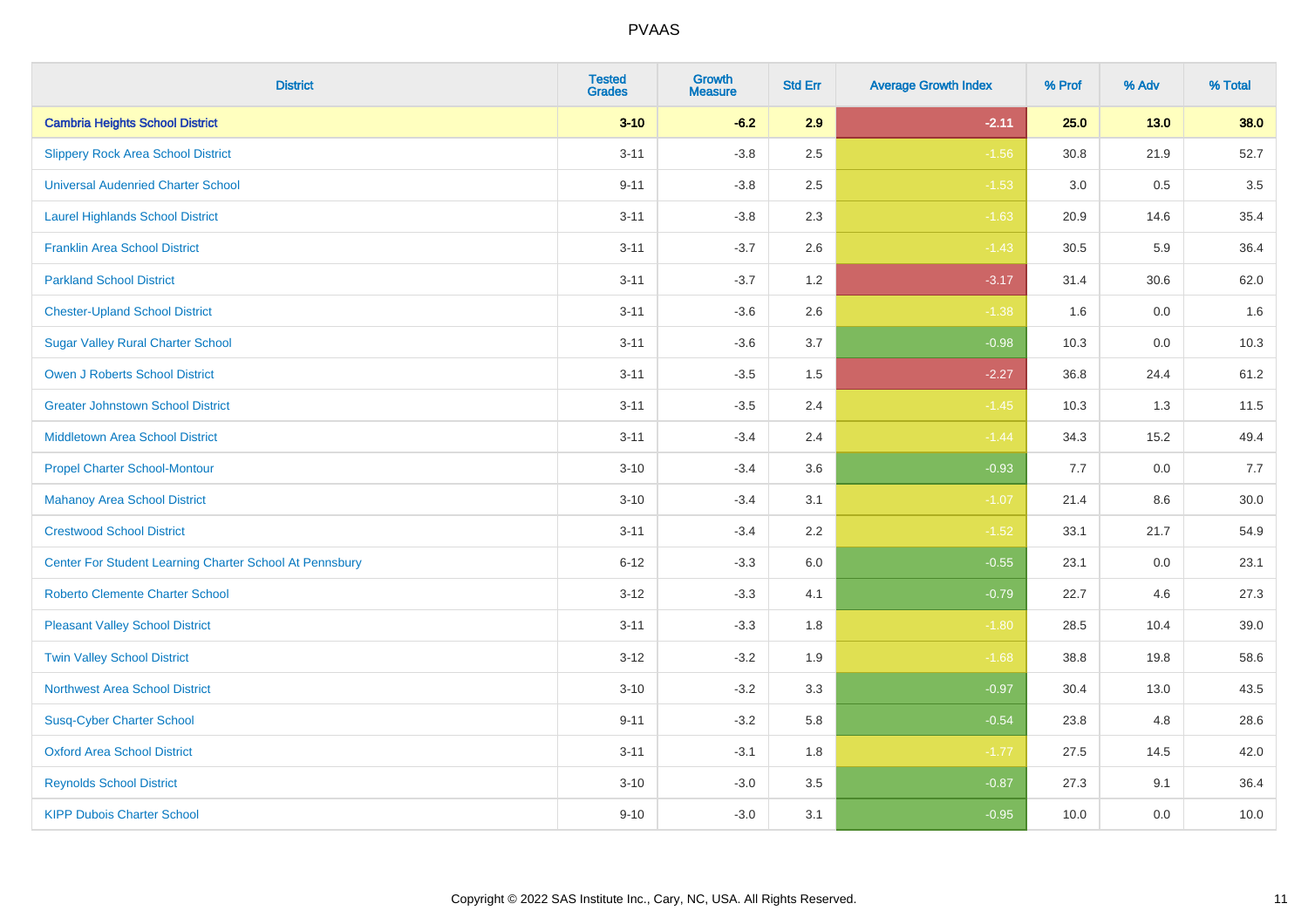| <b>District</b>                             | <b>Tested</b><br><b>Grades</b> | <b>Growth</b><br><b>Measure</b> | <b>Std Err</b> | <b>Average Growth Index</b> | % Prof | % Adv   | % Total |
|---------------------------------------------|--------------------------------|---------------------------------|----------------|-----------------------------|--------|---------|---------|
| <b>Cambria Heights School District</b>      | $3 - 10$                       | $-6.2$                          | 2.9            | $-2.11$                     | 25.0   | $13.0$  | 38.0    |
| <b>Northgate School District</b>            | $3 - 11$                       | $-3.0$                          | 3.4            | $-0.85$                     | 35.6   | $6.8\,$ | 42.4    |
| <b>Beaver Area School District</b>          | $3 - 10$                       | $-3.0$                          | 2.5            | $-1.16$                     | 25.8   | 27.8    | 53.6    |
| <b>Minersville Area School District</b>     | $3 - 11$                       | $-2.9$                          | 3.4            | $-0.86$                     | 27.4   | 9.7     | 37.1    |
| <b>Boyertown Area School District</b>       | $3 - 11$                       | $-2.9$                          | 1.4            | $-2.06$                     | 30.8   | 22.6    | 53.4    |
| <b>Bucks County Technical High School</b>   | $9 - 10$                       | $-2.9$                          | 2.2            | $-1.29$                     | 27.7   | 10.4    | 38.2    |
| <b>Rose Tree Media School District</b>      | $3 - 10$                       | $-2.8$                          | 2.1            | $-1.33$                     | 35.2   | 29.6    | 64.8    |
| <b>Carbondale Area School District</b>      | $3 - 10$                       | $-2.8$                          | 3.2            | $-0.87$                     | 27.5   | 2.9     | 30.4    |
| <b>Uniontown Area School District</b>       | $3 - 11$                       | $-2.8$                          | 3.1            | $-0.91$                     | 31.7   | 7.3     | 39.0    |
| <b>Dubois Area School District</b>          | $3 - 11$                       | $-2.8$                          | 2.0            | $-1.37$                     | 35.5   | 19.0    | 54.6    |
| <b>Tri-Valley School District</b>           | $3 - 10$                       | $-2.7$                          | 3.9            | $-0.69$                     | 31.0   | 9.5     | 40.5    |
| Hatboro-Horsham School District             | $3 - 11$                       | $-2.7$                          | 1.6            | $-1.65$                     | 27.9   | 17.9    | 45.8    |
| <b>Hollidaysburg Area School District</b>   | $3 - 11$                       | $-2.7$                          | 1.6            | $-1.64$                     | 32.6   | 15.2    | 47.8    |
| <b>Shamokin Area School District</b>        | $3 - 11$                       | $-2.6$                          | 2.5            | $-1.06$                     | 19.6   | $9.8\,$ | 29.3    |
| <b>Nazareth Area School District</b>        | $3 - 11$                       | $-2.5$                          | 1.7            | $-1.53$                     | 29.2   | 24.6    | 53.8    |
| Mount Union Area School District            | $3 - 10$                       | $-2.5$                          | 2.8            | $-0.89$                     | 19.8   | 5.8     | 25.6    |
| Northwestern Lehigh School District         | $3 - 11$                       | $-2.4$                          | 2.1            | $-1.14$                     | 41.7   | 17.9    | 59.5    |
| <b>Wyomissing Area School District</b>      | $3-12$                         | $-2.4$                          | 2.6            | $-0.92$                     | 25.6   | 28.1    | 53.7    |
| <b>Southeastern Greene School District</b>  | $3 - 10$                       | $-2.3$                          | 4.4            | $-0.53$                     | 29.0   | 9.7     | 38.7    |
| <b>York Academy Regional Charter School</b> | $3 - 11$                       | $-2.3$                          | 4.4            | $-0.52$                     | 23.5   | 2.0     | 25.5    |
| <b>Conneaut School District</b>             | $3 - 12$                       | $-2.3$                          | 2.6            | $-0.91$                     | 27.4   | 9.7     | 37.1    |
| Mastery Charter School - Shoemaker Campus   | $7 - 10$                       | $-2.3$                          | 2.8            | $-0.81$                     | 10.1   | 3.7     | 13.8    |
| Northern Bedford County School District     | $3 - 11$                       | $-2.3$                          | 3.3            | $-0.69$                     | 26.2   | 16.9    | 43.1    |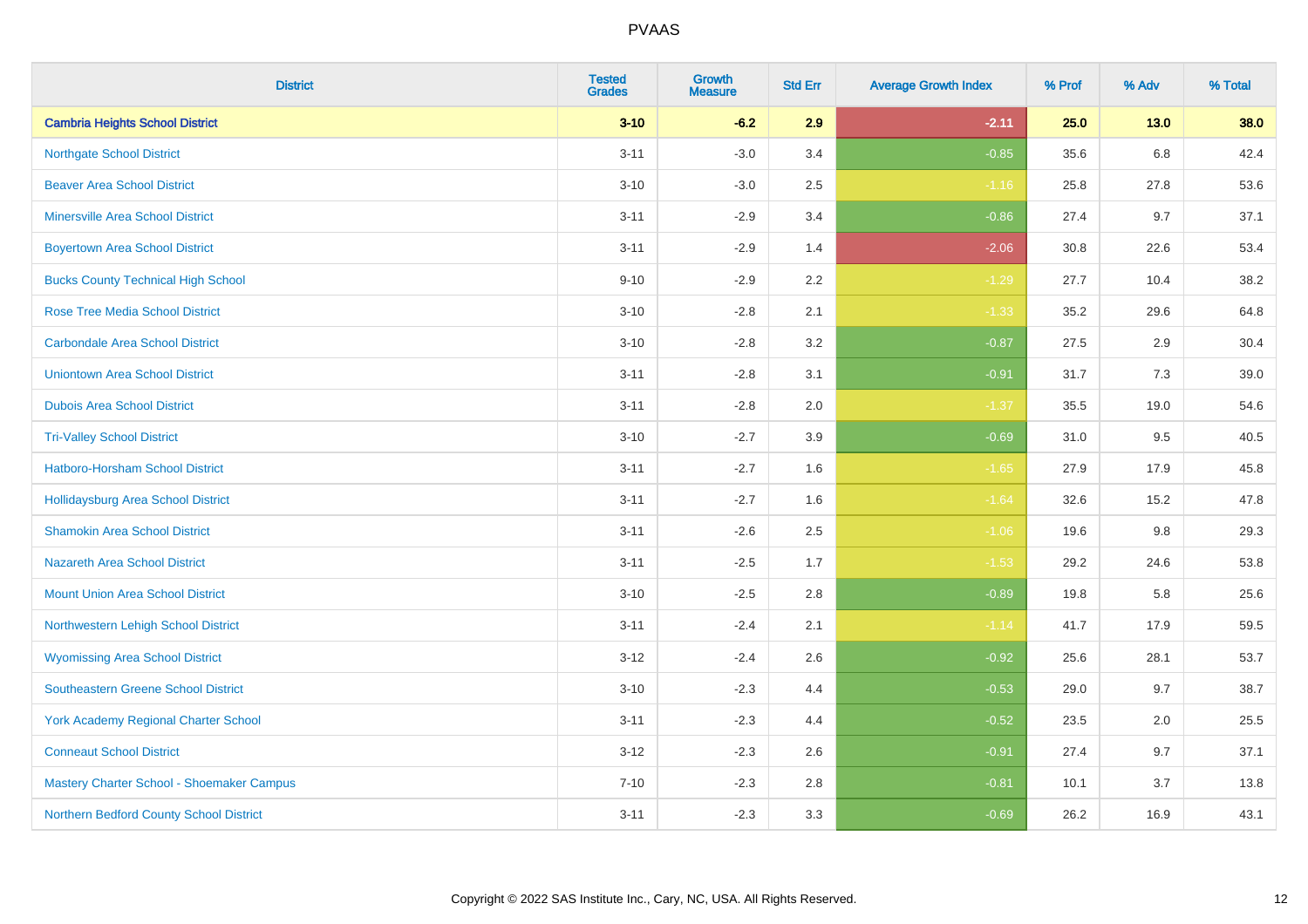| <b>District</b>                                   | <b>Tested</b><br><b>Grades</b> | <b>Growth</b><br><b>Measure</b> | <b>Std Err</b> | <b>Average Growth Index</b> | % Prof | % Adv   | % Total |
|---------------------------------------------------|--------------------------------|---------------------------------|----------------|-----------------------------|--------|---------|---------|
| <b>Cambria Heights School District</b>            | $3 - 10$                       | $-6.2$                          | 2.9            | $-2.11$                     | 25.0   | $13.0$  | 38.0    |
| <b>West Chester Area School District</b>          | $3 - 11$                       | $-2.1$                          | 1.2            | $-1.83$                     | 36.4   | 23.2    | 59.6    |
| <b>New Brighton Area School District</b>          | $3 - 11$                       | $-2.1$                          | 3.2            | $-0.65$                     | 31.5   | 11.1    | 42.6    |
| Propel Charter School - Braddock Hills            | $3 - 11$                       | $-2.1$                          | 3.3            | $-0.63$                     | 4.8    | 3.2     | 8.1     |
| <b>Shaler Area School District</b>                | $3 - 11$                       | $-2.1$                          | 1.8            | $-1.18$                     | 32.0   | 13.0    | 45.0    |
| <b>Carlynton School District</b>                  | $3 - 11$                       | $-2.0$                          | 3.2            | $-0.62$                     | 27.9   | 5.2     | 33.1    |
| <b>Penns Manor Area School District</b>           | $3 - 12$                       | $-1.9$                          | 3.5            | $-0.55$                     | 24.2   | $3.8\,$ | 28.0    |
| <b>Allegheny Valley School District</b>           | $3 - 11$                       | $-1.9$                          | 3.9            | $-0.48$                     | 31.8   | 11.4    | 43.2    |
| <b>Lakeview School District</b>                   | $3 - 11$                       | $-1.9$                          | 3.5            | $-0.53$                     | 41.5   | 12.3    | 53.8    |
| <b>Farrell Area School District</b>               | $3 - 11$                       | $-1.9$                          | 4.2            | $-0.44$                     | 9.3    | 11.6    | 20.9    |
| <b>Chichester School District</b>                 | $3 - 11$                       | $-1.8$                          | 4.2            | $-0.44$                     | 40.0   | 14.0    | 54.0    |
| <b>Bradford Area School District</b>              | $3 - 12$                       | $-1.8$                          | 2.3            | $-0.79$                     | 31.2   | 16.7    | 47.9    |
| <b>Forest Area School District</b>                | $3 - 11$                       | $-1.8$                          | 4.7            | $-0.37$                     | 18.9   | 15.1    | 34.0    |
| <b>Mastery Charter High School-Lenfest Campus</b> | $7 - 11$                       | $-1.8$                          | 5.8            | $-0.30$                     | 26.3   | 0.0     | 26.3    |
| <b>Albert Gallatin Area School District</b>       | $3 - 11$                       | $-1.7$                          | 2.3            | $-0.72$                     | 31.9   | 20.7    | 52.7    |
| <b>Clairton City School District</b>              | $3 - 11$                       | $-1.6$                          | 5.0            | $-0.32$                     | 3.8    | 0.5     | 4.4     |
| <b>Burrell School District</b>                    | $3 - 11$                       | $-1.5$                          | 3.3            | $-0.44$                     | 27.8   | 17.7    | 45.6    |
| <b>Clearfield Area School District</b>            | $3 - 10$                       | $-1.3$                          | 3.7            | $-0.34$                     | 43.9   | 24.6    | 68.4    |
| <b>Highlands School District</b>                  | $3 - 11$                       | $-1.3$                          | 2.3            | $-0.55$                     | 32.6   | 10.5    | 43.0    |
| <b>Bangor Area School District</b>                | $3 - 12$                       | $-1.2$                          | 2.0            | $-0.60$                     | 25.8   | 12.7    | 38.5    |
| <b>Forest City Regional School District</b>       | $3 - 12$                       | $-1.2$                          | 3.6            | $-0.33$                     | 26.5   | 8.2     | 34.7    |
| <b>Lebanon School District</b>                    | $3 - 11$                       | $-1.2$                          | 1.9            | $-0.63$                     | 15.2   | 6.4     | 21.6    |
| <b>Claysburg-Kimmel School District</b>           | $3 - 11$                       | $-1.2$                          | 5.2            | $-0.22$                     | 5.0    | 0.0     | 5.0     |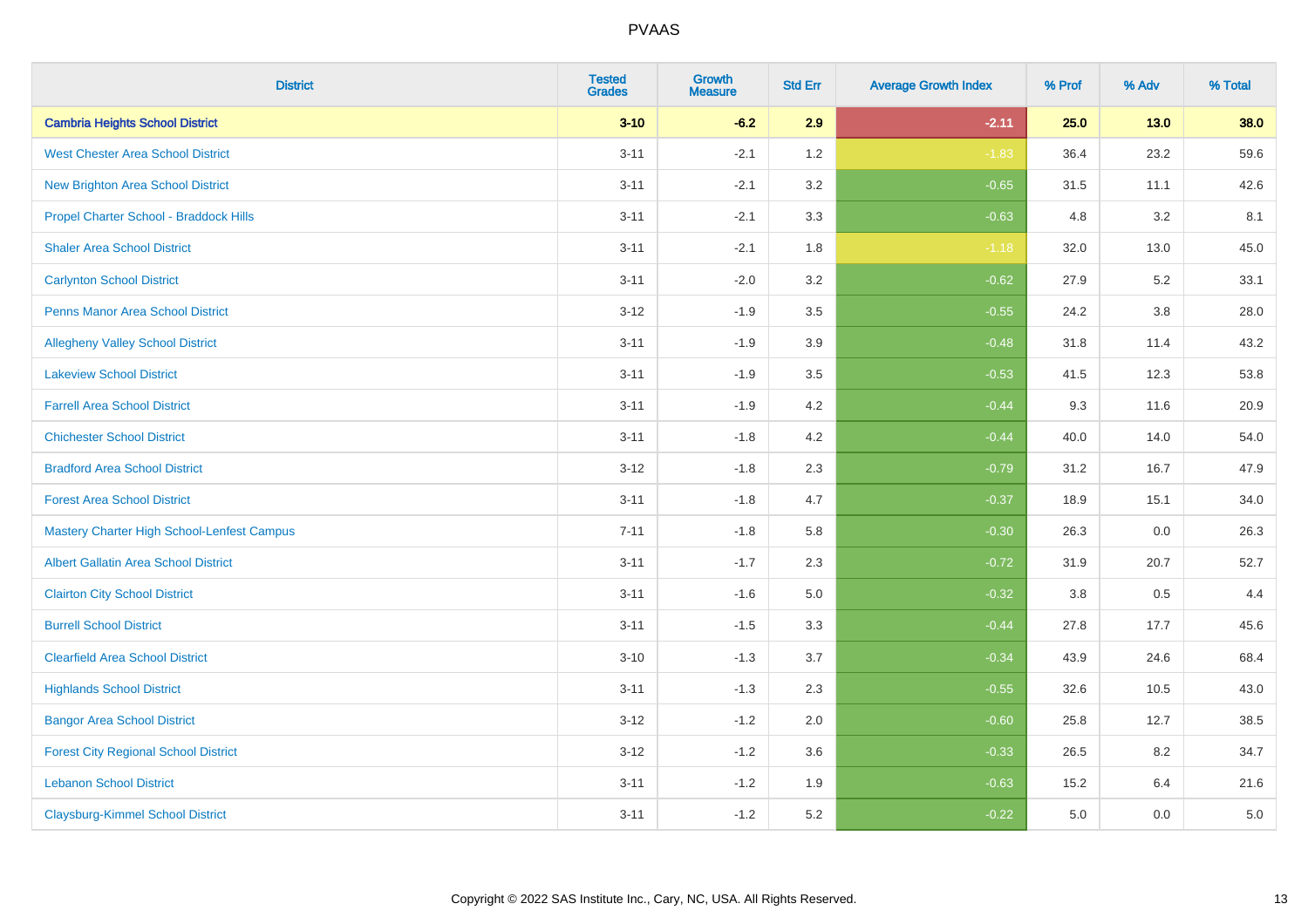| <b>District</b>                           | <b>Tested</b><br><b>Grades</b> | <b>Growth</b><br><b>Measure</b> | <b>Std Err</b> | <b>Average Growth Index</b> | % Prof | % Adv  | % Total |
|-------------------------------------------|--------------------------------|---------------------------------|----------------|-----------------------------|--------|--------|---------|
| <b>Cambria Heights School District</b>    | $3 - 10$                       | $-6.2$                          | 2.9            | $-2.11$                     | 25.0   | $13.0$ | 38.0    |
| <b>Columbia Borough School District</b>   | $3 - 12$                       | $-1.1$                          | 3.6            | $-0.31$                     | 17.2   | 1.7    | 19.0    |
| <b>Ferndale Area School District</b>      | $3 - 10$                       | $-1.1$                          | 4.1            | $-0.27$                     | 21.0   | 7.9    | 29.0    |
| <b>Norwin School District</b>             | $3 - 11$                       | $-1.1$                          | 1.6            | $-0.70$                     | 37.7   | 27.6   | 65.2    |
| <b>Evergreen Community Charter School</b> | $6 - 11$                       | $-1.1$                          | 4.7            | $-0.23$                     | 34.6   | 26.9   | 61.5    |
| <b>Pine Grove Area School District</b>    | $3 - 11$                       | $-1.1$                          | 3.0            | $-0.36$                     | 29.5   | 14.3   | 43.8    |
| <b>Everett Area School District</b>       | $3 - 11$                       | $-1.1$                          | 3.1            | $-0.34$                     | 34.2   | 13.2   | 47.4    |
| <b>Schuylkill Valley School District</b>  | $3 - 11$                       | $-1.0$                          | 2.2            | $-0.47$                     | 29.8   | 20.2   | 50.0    |
| <b>Westmont Hilltop School District</b>   | $3 - 11$                       | $-1.0$                          | 2.8            | $-0.36$                     | 33.3   | 14.7   | 48.0    |
| South Eastern School District             | $3 - 11$                       | $-1.0$                          | 1.8            | $-0.55$                     | 36.4   | 17.1   | 53.5    |
| <b>Exeter Township School District</b>    | $3 - 11$                       | $-1.0$                          | 1.7            | $-0.58$                     | 27.2   | 15.6   | 42.8    |
| South Allegheny School District           | $3 - 11$                       | $-0.9$                          | 3.1            | $-0.30$                     | 23.8   | 2.5    | 26.2    |
| <b>Palmerton Area School District</b>     | $3 - 11$                       | $-0.9$                          | 2.7            | $-0.34$                     | 34.3   | 14.3   | 48.6    |
| <b>Blacklick Valley School District</b>   | $3 - 11$                       | $-0.9$                          | 3.9            | $-0.23$                     | 7.7    | 7.7    | 15.4    |
| <b>Cranberry Area School District</b>     | $3 - 12$                       | $-0.9$                          | 3.1            | $-0.29$                     | 25.5   | 9.7    | 35.2    |
| <b>MaST Community Charter School</b>      | $3 - 10$                       | $-0.9$                          | 2.5            | $-0.34$                     | 25.0   | 21.6   | 46.6    |
| Lehigh Career & Technical Institute       | $10 - 12$                      | $-0.7$                          | 6.3            | $-0.11$                     | 36.4   | 4.6    | 40.9    |
| Jeannette City School District            | $3 - 11$                       | $-0.7$                          | 3.4            | $-0.20$                     | 26.8   | 4.1    | 30.9    |
| <b>Fort Cherry School District</b>        | $3 - 10$                       | $-0.7$                          | 3.1            | $-0.21$                     | 30.6   | 14.1   | 44.7    |
| Northern Lebanon School District          | $3 - 11$                       | $-0.7$                          | 2.3            | $-0.29$                     | 18.8   | 6.8    | 25.6    |
| South Side Area School District           | $3 - 11$                       | $-0.6$                          | 3.1            | $-0.19$                     | 24.0   | 28.0   | 52.0    |
| <b>Fairfield Area School District</b>     | $3 - 11$                       | $-0.5$                          | 3.6            | $-0.13$                     | 43.9   | 6.1    | 50.0    |
| <b>Portage Area School District</b>       | $3 - 10$                       | $-0.5$                          | 3.3            | $-0.14$                     | 27.0   | 20.6   | 47.6    |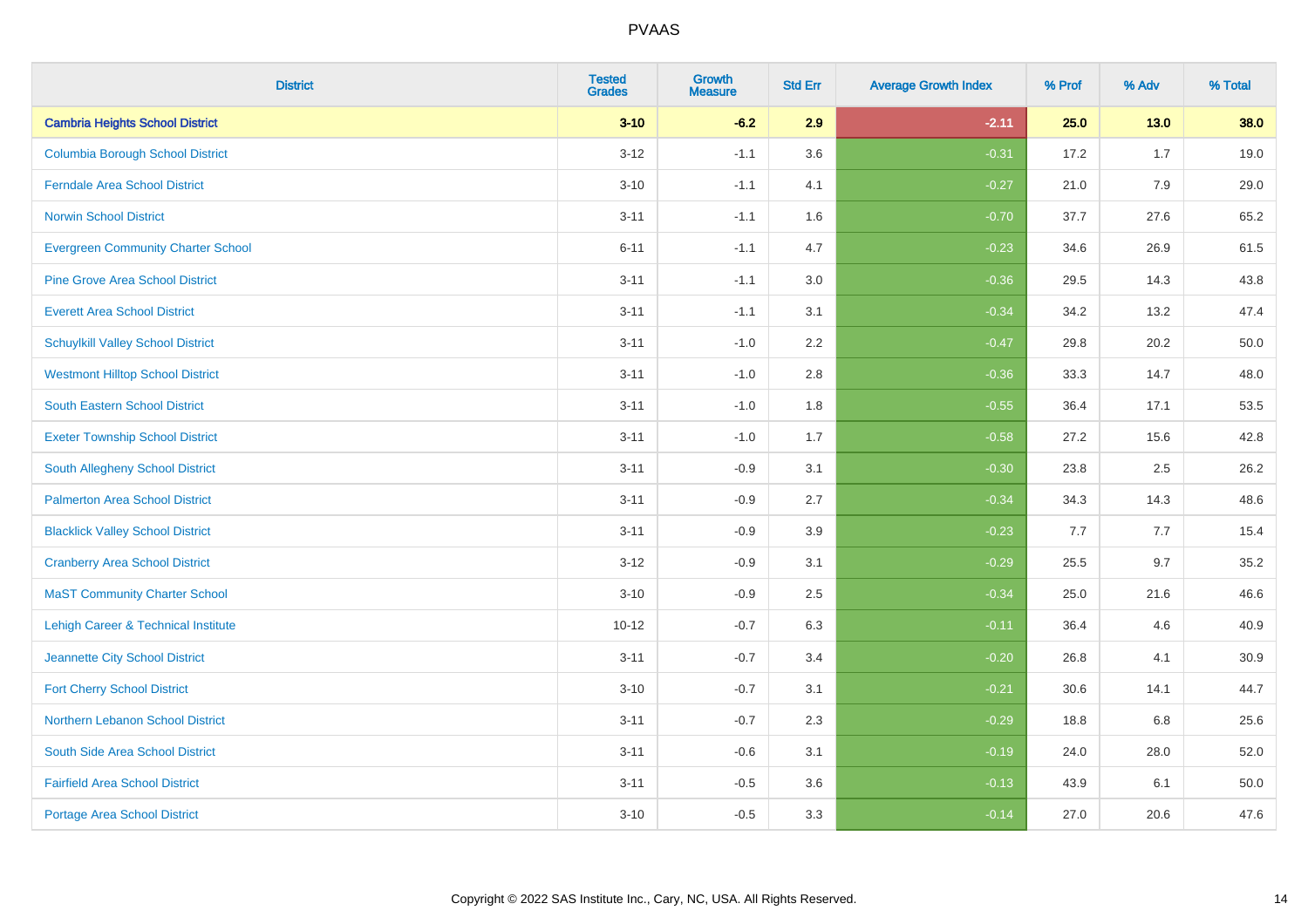| <b>District</b>                                  | <b>Tested</b><br><b>Grades</b> | <b>Growth</b><br><b>Measure</b> | <b>Std Err</b> | <b>Average Growth Index</b> | % Prof | % Adv | % Total |
|--------------------------------------------------|--------------------------------|---------------------------------|----------------|-----------------------------|--------|-------|---------|
| <b>Cambria Heights School District</b>           | $3 - 10$                       | $-6.2$                          | 2.9            | $-2.11$                     | 25.0   | 13.0  | 38.0    |
| <b>Otto-Eldred School District</b>               | $3 - 11$                       | $-0.5$                          | 3.5            | $-0.13$                     | 35.8   | 10.5  | 46.3    |
| <b>Brockway Area School District</b>             | $3 - 11$                       | $-0.4$                          | 3.5            | $-0.11$                     | 41.2   | 13.8  | 55.0    |
| <b>Central Greene School District</b>            | $3 - 11$                       | $-0.4$                          | 2.5            | $-0.15$                     | 27.8   | 14.8  | 42.6    |
| <b>Northern Cambria School District</b>          | $3 - 11$                       | $-0.3$                          | 3.4            | $-0.09$                     | 26.5   | 1.2   | 27.7    |
| <b>Wilson Area School District</b>               | $3 - 11$                       | $-0.3$                          | 2.4            | $-0.12$                     | 35.4   | 14.6  | 50.0    |
| <b>Greencastle-Antrim School District</b>        | $3 - 11$                       | $-0.3$                          | 2.0            | $-0.14$                     | 30.9   | 22.2  | 53.1    |
| <b>Harrisburg City School District</b>           | $3 - 11$                       | $-0.2$                          | 2.0            | $-0.11$                     | 6.0    | 2.0   | 8.0     |
| <b>Freeport Area School District</b>             | $3 - 10$                       | $-0.2$                          | 2.1            | $-0.10$                     | 37.4   | 29.8  | 67.2    |
| Southern Tioga School District                   | $3 - 11$                       | $-0.1$                          | 2.8            | $-0.03$                     | 26.3   | 10.3  | 36.6    |
| <b>Warren County School District</b>             | $3 - 11$                       | $-0.1$                          | 1.6            | $-0.06$                     | 26.7   | 9.7   | 36.4    |
| <b>Penn Hills School District</b>                | $3 - 11$                       | 0.0                             | 2.4            | 0.02                        | 18.4   | 7.1   | 25.6    |
| Altoona Area School District                     | $3 - 12$                       | 0.1                             | 1.5            | 0.07                        | 29.0   | 13.8  | 42.8    |
| Community Academy Of Philadelphia Charter School | $3 - 11$                       | 0.1                             | 2.6            | 0.06                        | 9.7    | 2.6   | 12.4    |
| <b>Garnet Valley School District</b>             | $3 - 10$                       | 0.2                             | 1.7            | 0.13                        | 34.9   | 26.4  | 61.3    |
| <b>Central Columbia School District</b>          | $3 - 12$                       | 0.3                             | 2.3            | 0.12                        | 25.4   | 37.6  | 63.0    |
| <b>Ridley School District</b>                    | $3 - 12$                       | 0.3                             | 1.6            | 0.21                        | 32.0   | 10.7  | 42.6    |
| <b>Shippensburg Area School District</b>         | $3 - 11$                       | 0.5                             | 1.8            | 0.26                        | 23.5   | 22.8  | 46.3    |
| <b>Wilson School District</b>                    | $3 - 12$                       | 0.5                             | 1.5            | 0.32                        | 30.4   | 25.5  | 55.9    |
| Pennsylvania Cyber Charter School                | $3 - 11$                       | 0.6                             | 1.5            | 0.37                        | 20.8   | 8.1   | 28.9    |
| <b>Hamburg Area School District</b>              | $3 - 11$                       | 0.6                             | 2.4            | 0.25                        | 28.0   | 15.5  | 43.6    |
| <b>New Foundations Charter School</b>            | $3 - 11$                       | 0.6                             | 2.2            | 0.29                        | 22.4   | 4.0   | 26.4    |
| <b>Tech Freire Charter School</b>                | $9 - 11$                       | 0.7                             | 2.5            | 0.27                        | 3.6    | 0.0   | 3.6     |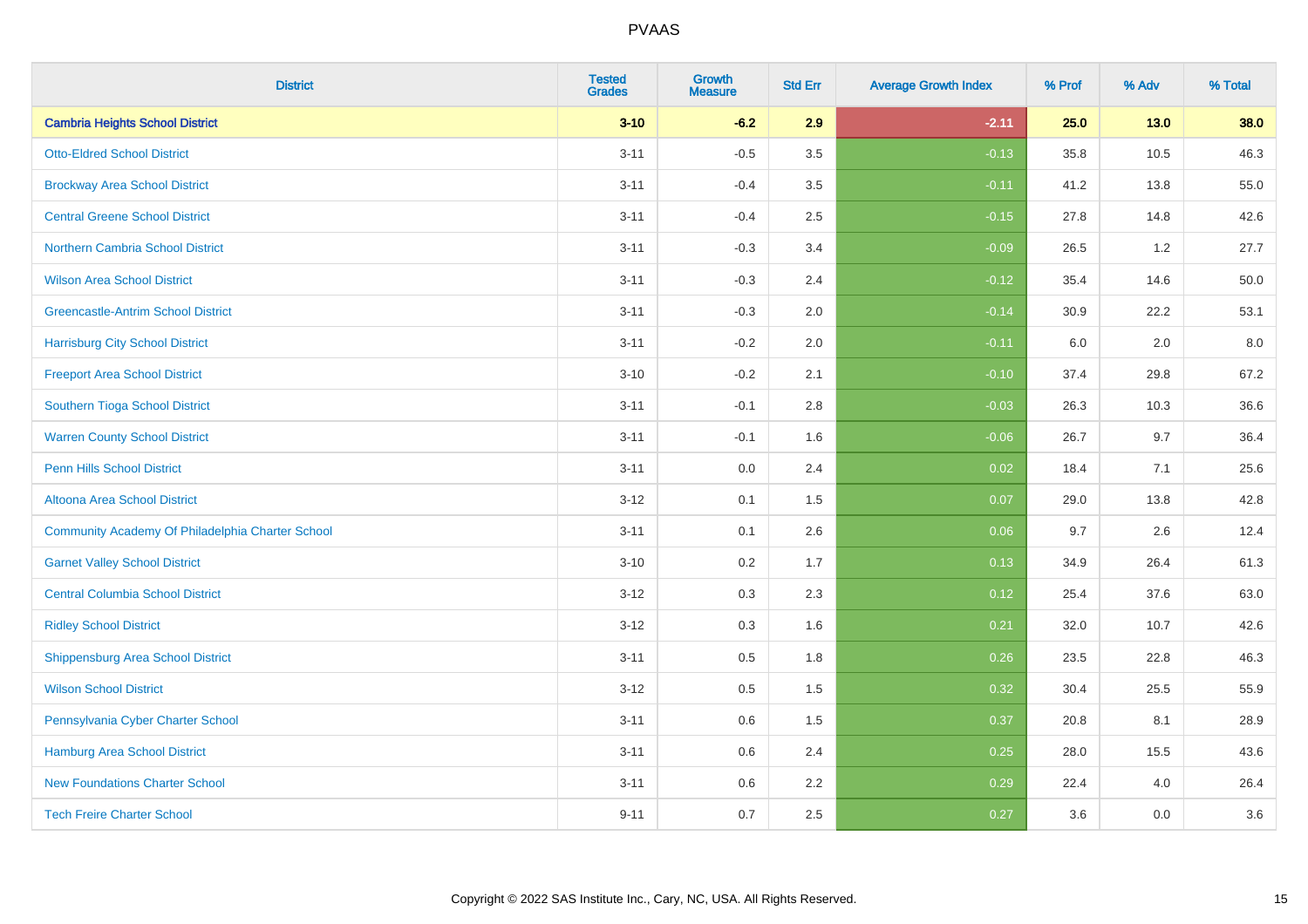| <b>District</b>                                    | <b>Tested</b><br><b>Grades</b> | <b>Growth</b><br><b>Measure</b> | <b>Std Err</b> | <b>Average Growth Index</b> | % Prof | % Adv  | % Total |
|----------------------------------------------------|--------------------------------|---------------------------------|----------------|-----------------------------|--------|--------|---------|
| <b>Cambria Heights School District</b>             | $3 - 10$                       | $-6.2$                          | 2.9            | $-2.11$                     | 25.0   | $13.0$ | 38.0    |
| <b>Jersey Shore Area School District</b>           | $3 - 11$                       | 0.7                             | 2.5            | 0.27                        | 39.3   | 13.6   | 52.9    |
| <b>Seneca Valley School District</b>               | $3 - 11$                       | 0.8                             | 1.4            | 0.54                        | 40.6   | 25.2   | 65.8    |
| <b>Marion Center Area School District</b>          | $3 - 10$                       | 0.8                             | 2.9            | 0.27                        | 23.3   | 11.1   | 34.4    |
| <b>Hopewell Area School District</b>               | $3 - 11$                       | 0.8                             | 2.6            | 0.31                        | 34.5   | 12.4   | 46.9    |
| <b>Tidioute Community Charter School</b>           | $3 - 11$                       | 0.8                             | 4.4            | 0.19                        | 18.1   | 6.9    | 25.0    |
| Daniel Boone Area School District                  | $3 - 12$                       | 0.9                             | 1.9            | 0.46                        | 28.9   | 22.0   | 51.0    |
| <b>Abington School District</b>                    | $3 - 10$                       | 0.9                             | 1.6            | 0.57                        | 29.7   | 28.7   | 58.4    |
| <b>Upper Adams School District</b>                 | $3 - 11$                       | 0.9                             | 2.5            | 0.37                        | 33.0   | 17.0   | 50.0    |
| South Williamsport Area School District            | $3 - 10$                       | 0.9                             | 3.1            | 0.31                        | 38.4   | 11.6   | 50.0    |
| <b>Bensalem Township School District</b>           | $3 - 11$                       | 1.0                             | 1.6            | 0.63                        | 24.3   | 10.7   | 34.9    |
| <b>Tulpehocken Area School District</b>            | $3 - 12$                       | 1.0                             | 4.9            | 0.20                        | 11.5   | 23.1   | 34.6    |
| <b>Wattsburg Area School District</b>              | $3 - 11$                       | 1.0                             | 2.7            | 0.36                        | 20.4   | 12.4   | 32.7    |
| <b>Annville-Cleona School District</b>             | $3 - 12$                       | 1.1                             | 2.4            | 0.45                        | 34.8   | 13.6   | 48.5    |
| <b>Upper Moreland Township School District</b>     | $3 - 11$                       | 1.1                             | 2.0            | 0.56                        | 24.8   | 26.6   | 51.3    |
| <b>North Star School District</b>                  | $3 - 11$                       | 1.1                             | 3.3            | 0.34                        | 26.2   | 20.0   | 46.2    |
| Philadelphia Electrical & Tech Charter High School | $10 - 10$                      | $1.2\,$                         | 2.6            | 0.45                        | 0.9    | 0.0    | 0.9     |
| <b>Springfield School District</b>                 | $3 - 11$                       | 1.2                             | 1.7            | 0.69                        | 31.8   | 25.2   | 56.9    |
| <b>Penn-Delco School District</b>                  | $3 - 11$                       | 1.3                             | 1.8            | 0.75                        | 26.5   | 12.6   | 39.1    |
| <b>Brentwood Borough School District</b>           | $3 - 11$                       | 1.3                             | 3.0            | 0.44                        | 20.2   | 16.0   | 36.2    |
| <b>MaST Community Charter School II</b>            | $3 - 10$                       | 1.4                             | 3.0            | 0.45                        | 16.1   | 4.6    | 20.7    |
| <b>Oley Valley School District</b>                 | $3 - 11$                       | 1.4                             | 2.4            | 0.56                        | 37.4   | 23.9   | 61.4    |
| <b>Reach Cyber Charter School</b>                  | $3 - 11$                       | 1.4                             | 3.6            | 0.40                        | 32.9   | 15.2   | 48.1    |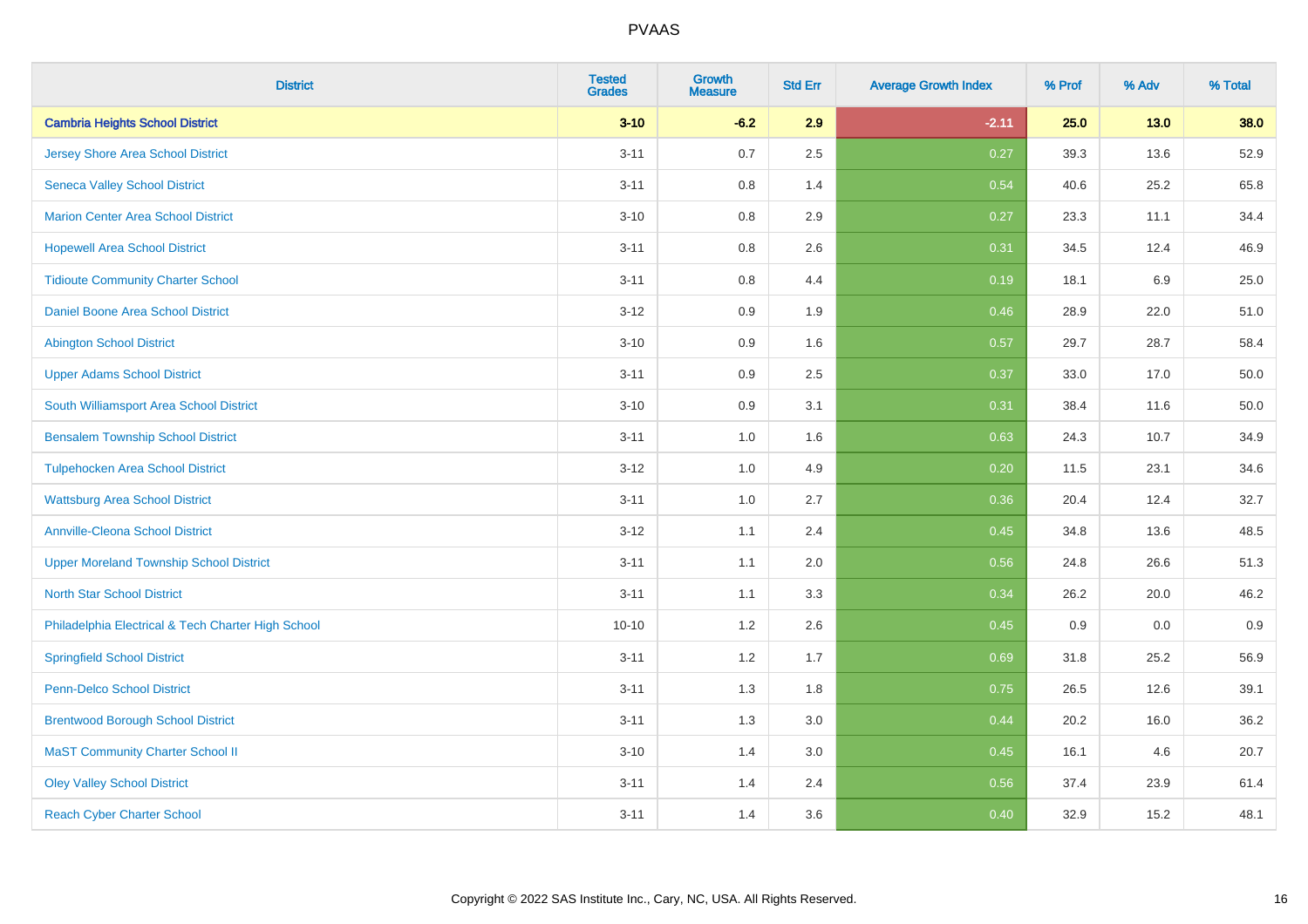| <b>District</b>                           | <b>Tested</b><br><b>Grades</b> | <b>Growth</b><br><b>Measure</b> | <b>Std Err</b> | <b>Average Growth Index</b> | % Prof | % Adv  | % Total |
|-------------------------------------------|--------------------------------|---------------------------------|----------------|-----------------------------|--------|--------|---------|
| <b>Cambria Heights School District</b>    | $3 - 10$                       | $-6.2$                          | 2.9            | $-2.11$                     | 25.0   | $13.0$ | 38.0    |
| <b>Tunkhannock Area School District</b>   | $3 - 11$                       | 1.4                             | 2.0            | 0.71                        | 29.8   | 18.1   | 47.9    |
| <b>Haverford Township School District</b> | $3 - 11$                       | 1.4                             | 1.4            | 1.05                        | 36.7   | 26.3   | 63.0    |
| <b>Centennial School District</b>         | $3 - 10$                       | 1.5                             | 1.5            | 0.98                        | 23.6   | 12.4   | 36.0    |
| <b>Moon Area School District</b>          | $3 - 11$                       | 1.5                             | 1.8            | 0.86                        | 34.5   | 25.5   | 60.0    |
| <b>Avella Area School District</b>        | $3 - 12$                       | 1.6                             | 4.7            | 0.34                        | 34.8   | 7.2    | 42.0    |
| <b>Juniata Valley School District</b>     | $3 - 11$                       | 1.6                             | 3.2            | 0.51                        | 23.1   | 9.4    | 32.5    |
| <b>Shenango Area School District</b>      | $3 - 11$                       | 1.7                             | 3.2            | 0.52                        | 41.4   | 13.8   | 55.3    |
| <b>Lewisburg Area School District</b>     | $3 - 11$                       | 1.7                             | 2.4            | 0.72                        | 35.9   | 35.9   | 71.8    |
| <b>Forest Hills School District</b>       | $3 - 11$                       | 1.8                             | 2.5            | 0.71                        | 28.8   | 10.3   | 39.1    |
| West Jefferson Hills School District      | $3 - 11$                       | 1.9                             | 1.9            | 0.99                        | 34.8   | 27.3   | 62.1    |
| <b>Pottstown School District</b>          | $3 - 12$                       | 2.0                             | 2.2            | 0.88                        | 19.4   | 6.2    | 25.6    |
| <b>Blackhawk School District</b>          | $3 - 11$                       | 2.0                             | 2.3            | 0.87                        | 34.6   | 20.7   | 55.3    |
| <b>Bethlehem-Center School District</b>   | $3 - 10$                       | 2.1                             | 3.5            | 0.59                        | 32.3   | 4.6    | 36.9    |
| Esperanza Academy Charter School          | $4 - 11$                       | 2.1                             | 2.1            | 1.01                        | 14.2   | 3.6    | 17.8    |
| <b>Upper Dublin School District</b>       | $3 - 12$                       | 2.1                             | 1.8            | 1.19                        | 34.7   | 30.0   | 64.7    |
| <b>Solanco School District</b>            | $3 - 11$                       | 2.2                             | 1.8            | 1.18                        | 27.2   | 15.0   | 42.3    |
| <b>Mercer Area School District</b>        | $3 - 11$                       | 2.2                             | 3.1            | 0.70                        | 24.4   | 11.8   | 36.2    |
| <b>Belmont Charter School</b>             | $3 - 10$                       | 2.2                             | 3.4            | 0.64                        | 5.3    | 1.8    | $7.0$   |
| <b>West Shore School District</b>         | $3 - 12$                       | 2.2                             | 1.3            | 1.68                        | 31.8   | 15.2   | 47.1    |
| Mt Lebanon School District                | $3 - 11$                       | 2.4                             | 1.3            | 1.79                        | 39.3   | 37.4   | 76.8    |
| <b>Conestoga Valley School District</b>   | $3 - 11$                       | 2.4                             | 1.7            | 1.43                        | 35.0   | 23.5   | 58.5    |
| <b>South Western School District</b>      | $3 - 12$                       | 2.5                             | 1.7            | 1.48                        | 36.2   | 19.7   | 55.9    |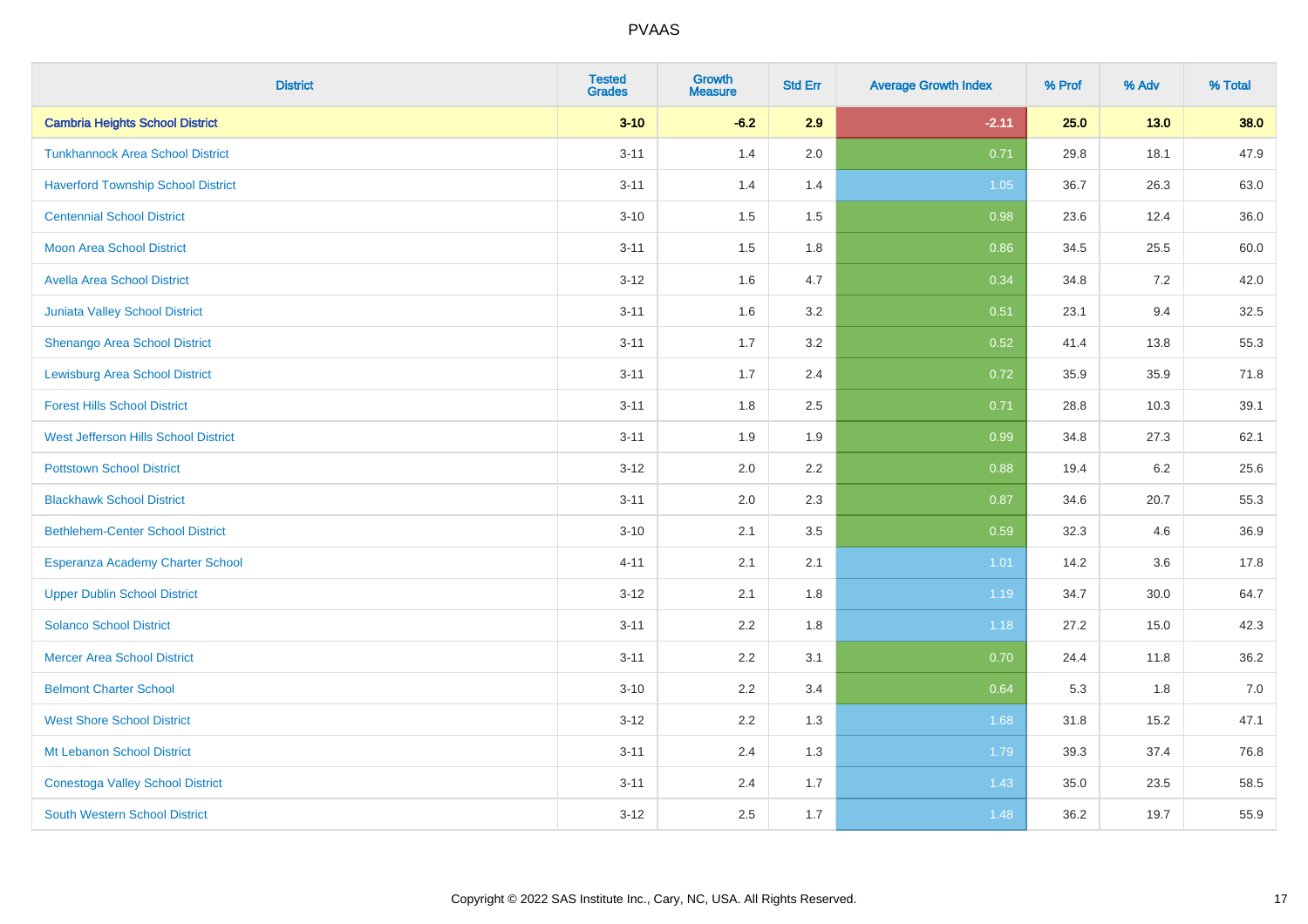| <b>District</b>                                 | <b>Tested</b><br><b>Grades</b> | <b>Growth</b><br><b>Measure</b> | <b>Std Err</b> | <b>Average Growth Index</b> | % Prof | % Adv | % Total |
|-------------------------------------------------|--------------------------------|---------------------------------|----------------|-----------------------------|--------|-------|---------|
| <b>Cambria Heights School District</b>          | $3 - 10$                       | $-6.2$                          | 2.9            | $-2.11$                     | 25.0   | 13.0  | 38.0    |
| <b>Bermudian Springs School District</b>        | $3 - 11$                       | 2.5                             | 2.4            | $1.05$                      | 31.8   | 23.5  | 55.3    |
| <b>Sullivan County School District</b>          | $3 - 10$                       | 2.5                             | 4.3            | 0.58                        | 43.6   | 7.7   | 51.3    |
| <b>Union School District</b>                    | $3 - 12$                       | 2.5                             | 3.7            | 0.69                        | 17.9   | 10.4  | 28.4    |
| <b>School Lane Charter School</b>               | $3 - 11$                       | 2.6                             | 3.6            | 0.72                        | 23.1   | 18.7  | 41.8    |
| <b>Williams Valley School District</b>          | $3 - 11$                       | 2.6                             | 3.7            | 0.69                        | 17.0   | 5.1   | 22.0    |
| <b>Austin Area School District</b>              | $3 - 11$                       | 2.6                             | 6.0            | 0.43                        | 25.0   | 18.8  | 43.8    |
| <b>Athens Area School District</b>              | $3 - 11$                       | 2.6                             | 2.3            | 1.11                        | 34.9   | 12.3  | 47.3    |
| <b>Perkiomen Valley School District</b>         | $3 - 11$                       | 2.7                             | 1.5            | 1.83                        | 35.0   | 25.3  | 60.3    |
| <b>Mastery Charter School - Pickett Campus</b>  | $6 - 10$                       | 2.7                             | 4.2            | 0.65                        | 20.6   | 0.0   | 20.6    |
| <b>Eastern Lancaster County School District</b> | $3 - 12$                       | 2.9                             | 3.2            | 0.91                        | 35.2   | 36.4  | 71.6    |
| <b>Ringgold School District</b>                 | $3 - 11$                       | 2.9                             | 2.2            | 1.32                        | 23.8   | 13.3  | 37.1    |
| <b>Penn-Trafford School District</b>            | $3 - 11$                       | 2.9                             | 1.8            | 1.68                        | 46.3   | 26.2  | 72.5    |
| <b>Waynesboro Area School District</b>          | $3 - 12$                       | 3.0                             | 1.8            | 1.67                        | 26.0   | 23.5  | 49.5    |
| <b>Gateway School District</b>                  | $3 - 11$                       | 3.1                             | 2.0            | 1.55                        | 35.7   | 18.5  | 54.2    |
| Northampton Area School District                | $3 - 11$                       | 3.2                             | 1.5            | 2.05                        | 29.8   | 17.9  | 47.7    |
| <b>Clarion Area School District</b>             | $3 - 11$                       | $3.2\,$                         | 3.7            | 0.88                        | 31.7   | 13.3  | 45.0    |
| North Clarion County School District            | $3 - 12$                       | 3.4                             | 4.1            | 0.83                        | 45.0   | 18.8  | 63.8    |
| <b>Fort Leboeuf School District</b>             | $3 - 11$                       | 3.5                             | 2.2            | 1.58                        | 32.0   | 16.8  | 48.8    |
| <b>Bellwood-Antis School District</b>           | $3 - 10$                       | 3.5                             | 2.8            | 1.24                        | 40.9   | 19.4  | 60.2    |
| <b>Keystone Central School District</b>         | $3 - 11$                       | 3.6                             | 1.8            | 2.04                        | 27.1   | 14.6  | 41.8    |
| <b>Western Wayne School District</b>            | $3 - 11$                       | 3.6                             | 2.6            | 1.39                        | 30.8   | 16.2  | 47.0    |
| <b>Midd-West School District</b>                | $3 - 11$                       | 3.6                             | 2.6            | 1.42                        | 28.6   | 25.0  | 53.6    |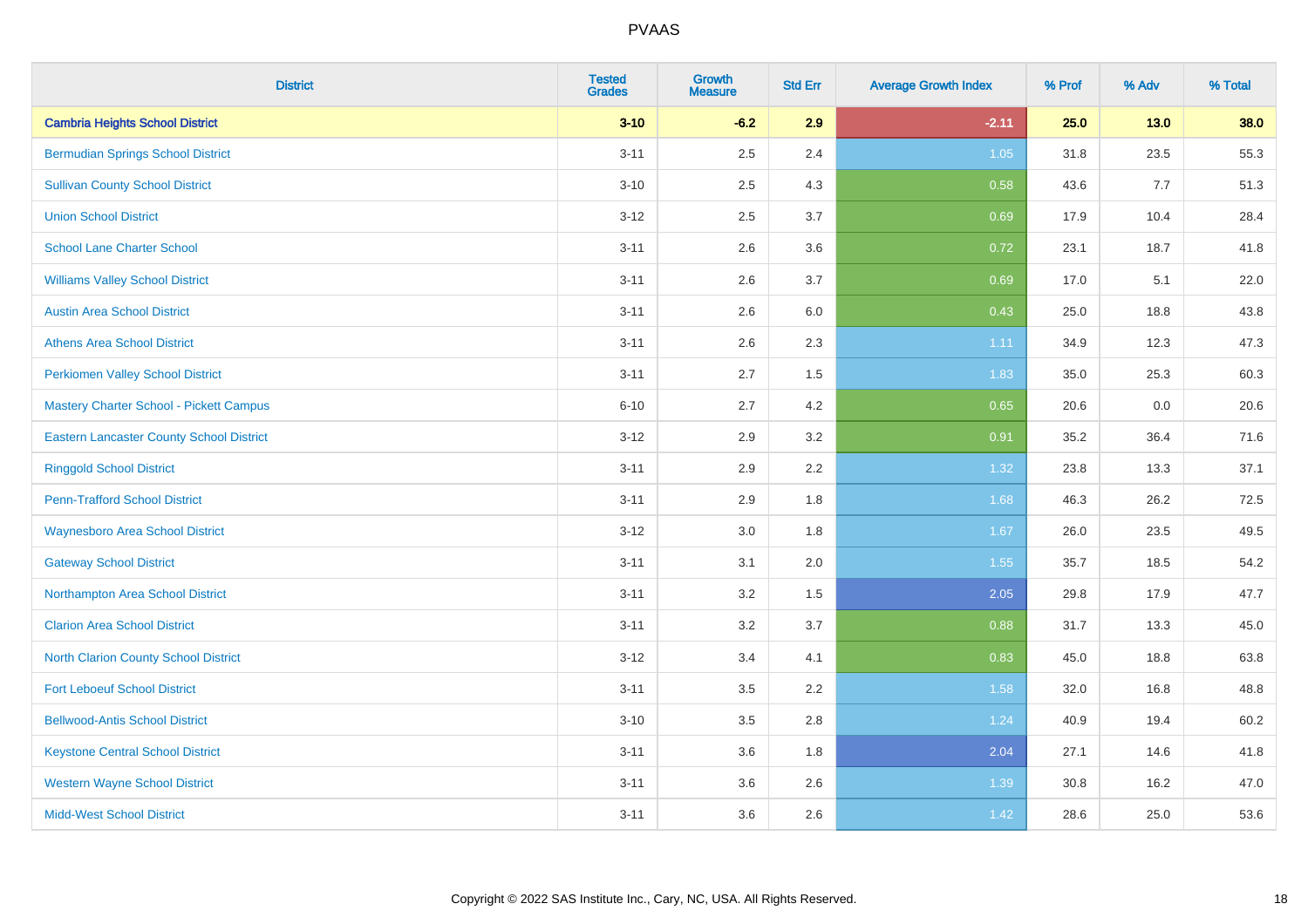| <b>District</b>                                    | <b>Tested</b><br><b>Grades</b> | <b>Growth</b><br><b>Measure</b> | <b>Std Err</b> | <b>Average Growth Index</b> | % Prof | % Adv  | % Total |
|----------------------------------------------------|--------------------------------|---------------------------------|----------------|-----------------------------|--------|--------|---------|
| <b>Cambria Heights School District</b>             | $3 - 10$                       | $-6.2$                          | 2.9            | $-2.11$                     | 25.0   | $13.0$ | 38.0    |
| <b>Sharpsville Area School District</b>            | $3 - 11$                       | 3.8                             | 3.7            | 1.04                        | 41.1   | 23.2   | 64.3    |
| <b>Newport School District</b>                     | $3 - 12$                       | 3.8                             | 3.3            | 1.17                        | 38.8   | 10.4   | 49.2    |
| Northeastern York School District                  | $3 - 11$                       | 3.8                             | 1.8            | 2.11                        | 32.7   | 21.0   | 53.7    |
| <b>Spring Grove Area School District</b>           | $3 - 11$                       | 3.9                             | 2.0            | 1.90                        | 30.0   | 23.0   | 53.0    |
| Susquehanna Township School District               | $3 - 12$                       | 3.9                             | 2.7            | 1.45                        | 19.0   | 13.1   | 32.0    |
| <b>Southeast Delco School District</b>             | $3 - 10$                       | 3.9                             | 3.5            | 1.12                        | 18.6   | 3.4    | 22.0    |
| <b>Brownsville Area School District</b>            | $3 - 12$                       | 3.9                             | 3.8            | 1.04                        | 22.0   | 8.5    | 30.5    |
| <b>Chestnut Ridge School District</b>              | $3 - 12$                       | 4.0                             | 2.9            | 1.38                        | 33.2   | 11.0   | 44.2    |
| <b>Eastern Lebanon County School District</b>      | $3 - 11$                       | 4.0                             | 2.1            | 1.89                        | 23.5   | 11.5   | 35.0    |
| Philipsburg-Osceola Area School District           | $3 - 11$                       | 4.1                             | 3.0            | 1.37                        | 22.5   | 16.2   | 38.8    |
| <b>Commonwealth Charter Academy Charter School</b> | $3 - 10$                       | 4.2                             | 1.6            | 2.68                        | 27.0   | 15.6   | 42.5    |
| <b>Bloomsburg Area School District</b>             | $3 - 10$                       | 4.3                             | 3.4            | 1.26                        | 36.5   | 20.6   | 57.1    |
| <b>Purchase Line School District</b>               | $3 - 12$                       | 4.3                             | 3.3            | 1.30                        | 32.3   | 9.0    | 41.4    |
| <b>Reading School District</b>                     | $3 - 11$                       | 4.3                             | 1.2            | 3.71                        | 16.8   | 6.0    | 22.8    |
| South Middleton School District                    | $3 - 11$                       | 4.4                             | 2.2            | 1.95                        | 31.1   | 16.4   | 47.5    |
| <b>Downingtown Area School District</b>            | $3 - 11$                       | 4.4                             | 1.1            | 4.06                        | 30.1   | 32.0   | 62.2    |
| Pennsylvania Virtual Charter School                | $3 - 11$                       | 4.4                             | 3.4            | 1.31                        | 29.8   | 21.2   | 51.0    |
| <b>Red Lion Area School District</b>               | $3 - 11$                       | 4.5                             | 1.9            | 2.31                        | 32.3   | 21.5   | 53.8    |
| <b>Mckeesport Area School District</b>             | $3 - 12$                       | 4.6                             | 2.2            | 2.14                        | 21.1   | 4.4    | 25.5    |
| <b>Central Valley School District</b>              | $3 - 10$                       | 4.7                             | 2.6            | 1.83                        | 37.8   | 18.5   | 56.3    |
| <b>East Pennsboro Area School District</b>         | $3 - 11$                       | 4.8                             | 2.1            | 2.26                        | 36.8   | 16.9   | 53.7    |
| <b>Conemaugh Township Area School District</b>     | $3 - 12$                       | 4.8                             | 3.5            | 1.39                        | 30.9   | 27.8   | 58.8    |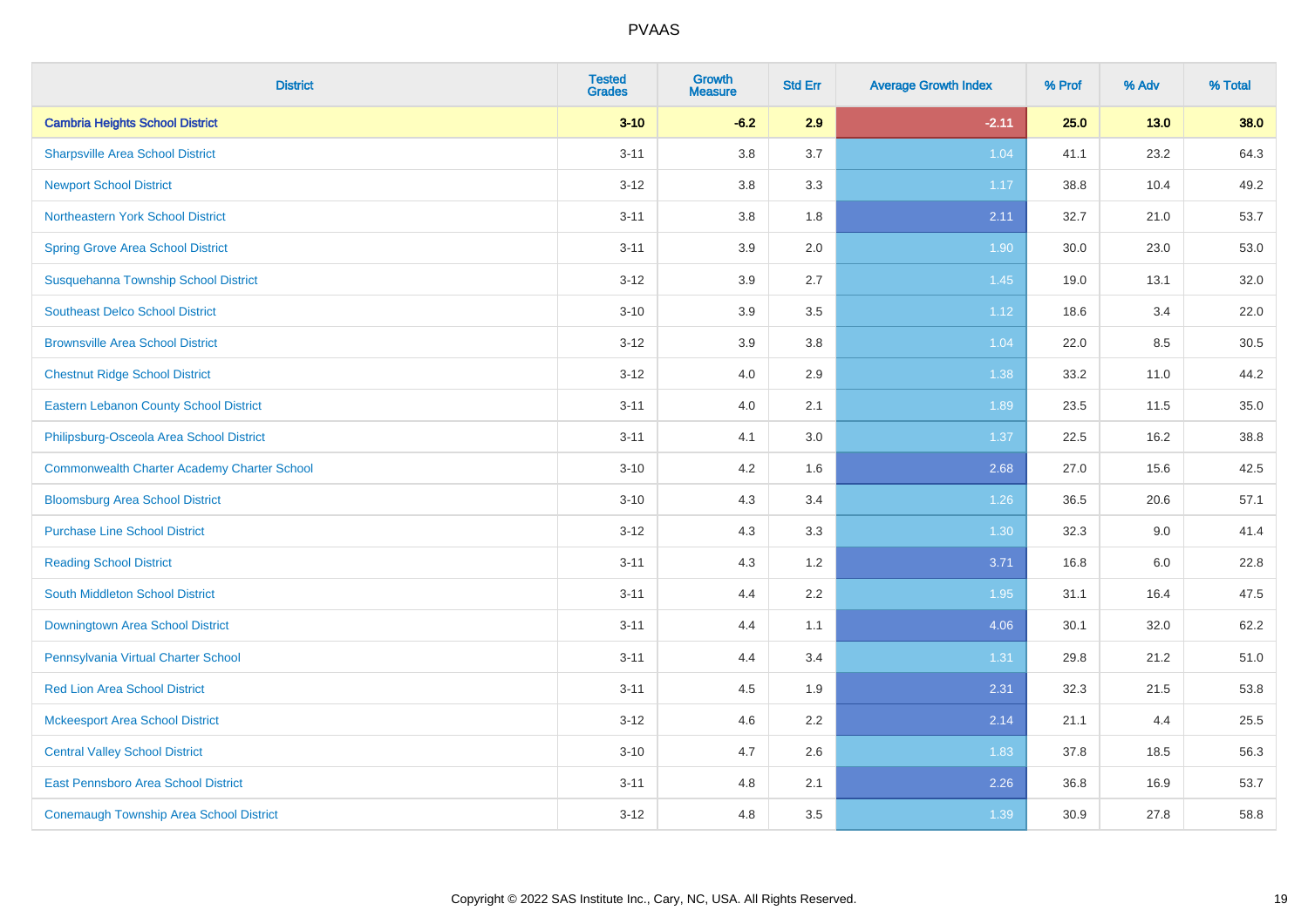| <b>District</b>                                | <b>Tested</b><br><b>Grades</b> | <b>Growth</b><br><b>Measure</b> | <b>Std Err</b> | <b>Average Growth Index</b> | % Prof | % Adv | % Total |
|------------------------------------------------|--------------------------------|---------------------------------|----------------|-----------------------------|--------|-------|---------|
| <b>Cambria Heights School District</b>         | $3 - 10$                       | $-6.2$                          | 2.9            | $-2.11$                     | 25.0   | 13.0  | 38.0    |
| <b>Wallingford-Swarthmore School District</b>  | $3 - 10$                       | $5.0\,$                         | $2.2\,$        | 2.25                        | 33.3   | 37.1  | 70.4    |
| Johnsonburg Area School District               | $3 - 11$                       | 5.0                             | 3.9            | 1.27                        | 35.5   | 11.8  | 47.4    |
| Aspira Bilingual Cyber Charter School          | $3 - 11$                       | 5.1                             | 5.8            | 0.87                        | 4.8    | 0.0   | 4.8     |
| Hope For Hyndman Charter School                | $3 - 11$                       | 5.1                             | 5.8            | 0.88                        | 14.3   | 7.1   | 21.4    |
| <b>Lower Dauphin School District</b>           | $3 - 11$                       | 5.3                             | 1.8            | 3.03                        | 30.6   | 26.8  | 57.5    |
| <b>Great Valley School District</b>            | $3 - 11$                       | 5.4                             | 2.0            | 2.77                        | 33.8   | 33.5  | 67.3    |
| <b>Galeton Area School District</b>            | $3 - 11$                       | 5.4                             | 5.4            | 1.01                        | 33.3   | 22.2  | 55.6    |
| <b>Pennsbury School District</b>               | $3 - 11$                       | 5.6                             | 1.3            | 4.38                        | 37.7   | 27.7  | 65.4    |
| <b>Crawford Central School District</b>        | $3 - 11$                       | 5.7                             | 2.1            | 2.71                        | 26.4   | 15.8  | 42.1    |
| <b>Wyalusing Area School District</b>          | $3 - 12$                       | 5.7                             | 3.2            | 1.78                        | 38.6   | 12.9  | 51.4    |
| <b>Upper Perkiomen School District</b>         | $3 - 11$                       | 5.7                             | 1.9            | 3.04                        | 25.4   | 19.9  | 45.4    |
| <b>Sayre Area School District</b>              | $3 - 11$                       | 5.8                             | 3.2            | 1.81                        | 30.3   | 21.0  | 51.3    |
| <b>Smethport Area School District</b>          | $3 - 12$                       | 5.8                             | 3.8            | 1.52                        | 24.6   | 20.0  | 44.6    |
| <b>Brandywine Heights Area School District</b> | $3 - 11$                       | 5.8                             | 2.6            | 2.27                        | 27.7   | 28.6  | 56.2    |
| <b>Halifax Area School District</b>            | $3 - 11$                       | 5.8                             | 3.5            | 1.64                        | 32.1   | 18.9  | 50.9    |
| <b>Salisbury Township School District</b>      | $3 - 11$                       | 5.8                             | 3.6            | 1.62                        | 24.4   | 12.6  | 37.0    |
| Huntingdon Area School District                | $3 - 11$                       | 5.8                             | 2.6            | 2.28                        | 27.8   | 17.4  | 45.2    |
| <b>Donegal School District</b>                 | $3 - 12$                       | 5.9                             | 2.2            | 2.72                        | 34.1   | 23.1  | 57.2    |
| Saint Marys Area School District               | $3 - 11$                       | 6.0                             | 2.2            | 2.69                        | 35.4   | 18.3  | 53.7    |
| South Fayette Township School District         | $3 - 11$                       | 6.0                             | 1.8            | 3.33                        | 32.2   | 38.3  | 70.5    |
| <b>Hazleton Area School District</b>           | $3 - 11$                       | 6.0                             | 1.6            | 3.85                        | 20.5   | 9.0   | 29.5    |
| <b>Penncrest School District</b>               | $3 - 11$                       | 6.0                             | 1.9            | 3.24                        | 31.1   | 16.9  | 48.0    |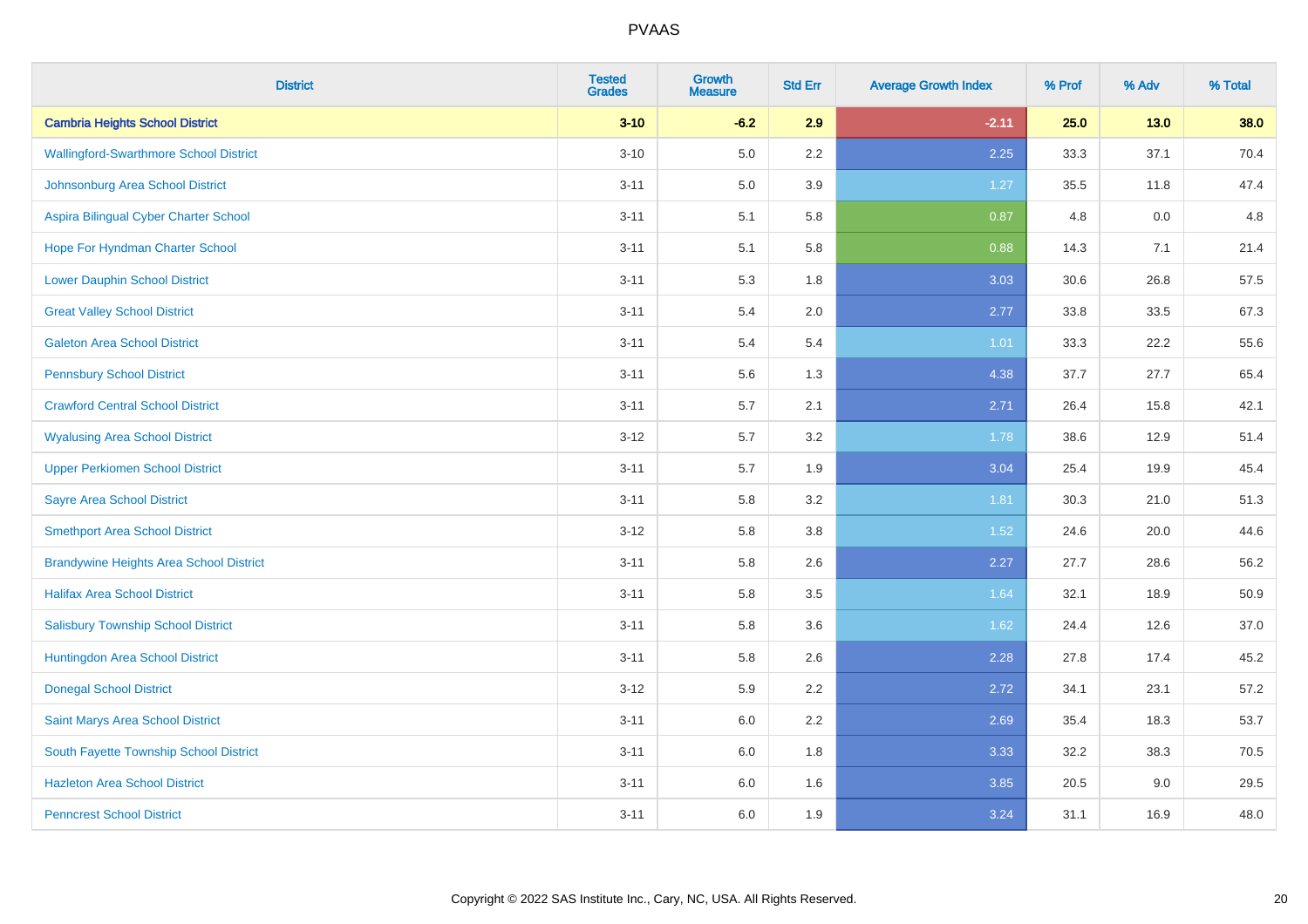| <b>District</b>                               | <b>Tested</b><br><b>Grades</b> | <b>Growth</b><br><b>Measure</b> | <b>Std Err</b> | <b>Average Growth Index</b> | % Prof | % Adv  | % Total |
|-----------------------------------------------|--------------------------------|---------------------------------|----------------|-----------------------------|--------|--------|---------|
| <b>Cambria Heights School District</b>        | $3 - 10$                       | $-6.2$                          | 2.9            | $-2.11$                     | 25.0   | $13.0$ | 38.0    |
| <b>Multicultural Academy Charter School</b>   | $9 - 11$                       | 6.0                             | 3.4            | 1.77                        | 12.3   | 0.0    | 12.3    |
| Northern Lehigh School District               | $3 - 12$                       | 6.1                             | 2.5            | 2.42                        | 21.4   | 18.0   | 39.3    |
| <b>South Butler County School District</b>    | $3 - 10$                       | 6.3                             | 2.2            | 2.80                        | 37.8   | 19.2   | 57.0    |
| <b>United School District</b>                 | $3 - 11$                       | 6.3                             | 3.3            | 1.89                        | 38.8   | 16.3   | 55.0    |
| <b>Easton Area School District</b>            | $3 - 12$                       | 6.3                             | 1.3            | 4.91                        | 24.1   | 13.0   | 37.1    |
| <b>Bedford Area School District</b>           | $3 - 11$                       | 6.4                             | 2.4            | 2.68                        | 31.0   | 20.6   | 51.6    |
| People For People Charter School              | $3 - 12$                       | 6.4                             | 5.6            | 1.15                        | 2.4    | 0.0    | 2.4     |
| <b>Tamaqua Area School District</b>           | $3 - 12$                       | 6.5                             | 2.4            | 2.72                        | 34.3   | 17.5   | 51.8    |
| <b>Port Allegany School District</b>          | $3 - 11$                       | 6.5                             | 3.7            | 1.74                        | 26.4   | 11.3   | 37.7    |
| 21st Century Cyber Charter School             | $6 - 12$                       | 6.6                             | 2.1            | 3.16                        | 29.0   | 21.8   | 50.8    |
| <b>Mars Area School District</b>              | $3 - 10$                       | 6.6                             | 1.9            | 3.45                        | 36.7   | 32.4   | 69.1    |
| Mastery Charter School - Hardy Williams       | $3 - 11$                       | 6.6                             | 3.0            | 2.21                        | 24.7   | 1.2    | 25.9    |
| <b>Bellefonte Area School District</b>        | $3 - 11$                       | 6.7                             | 2.0            | 3.34                        | 28.8   | 21.5   | 50.2    |
| <b>Abington Heights School District</b>       | $3 - 11$                       | 6.7                             | 1.7            | 4.00                        | 33.8   | 31.7   | 65.5    |
| Pennsylvania Distance Learning Charter School | $3 - 12$                       | 6.8                             | 3.4            | 1.99                        | 19.8   | 6.2    | 25.9    |
| <b>Northern Potter School District</b>        | $3 - 12$                       | 6.8                             | 4.6            | 1.48                        | 30.6   | 11.1   | 41.7    |
| Northern Tioga School District                | $3 - 12$                       | 6.8                             | 2.6            | 2.64                        | 25.0   | 16.9   | 41.9    |
| <b>Brookville Area School District</b>        | $3 - 11$                       | 6.8                             | 3.1            | 2.19                        | 46.1   | 14.6   | 60.7    |
| <b>Ephrata Area School District</b>           | $3 - 11$                       | $6.8\,$                         | 1.7            | 4.08                        | 31.6   | 17.1   | 48.8    |
| <b>Muncy School District</b>                  | $3 - 11$                       | 6.9                             | 3.3            | 2.12                        | 37.6   | 18.8   | 56.4    |
| <b>William Penn School District</b>           | $3 - 12$                       | 7.0                             | 1.9            | 3.61                        | 14.0   | 7.2    | 21.3    |
| <b>Bentworth School District</b>              | $3 - 11$                       | 7.0                             | 3.0            | 2.36                        | 26.6   | 17.0   | 43.6    |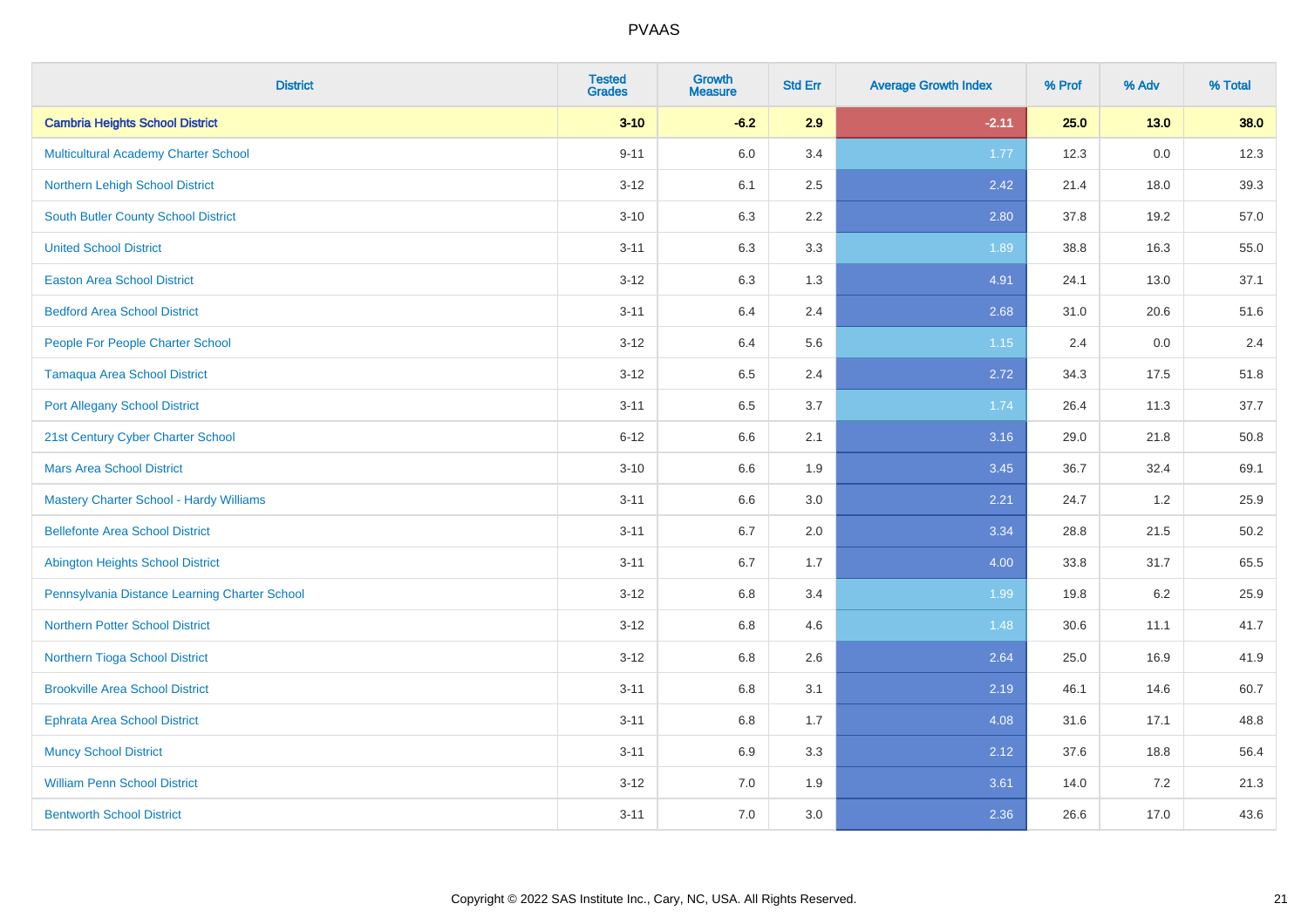| <b>District</b>                               | <b>Tested</b><br><b>Grades</b> | <b>Growth</b><br><b>Measure</b> | <b>Std Err</b> | <b>Average Growth Index</b> | % Prof | % Adv  | % Total |
|-----------------------------------------------|--------------------------------|---------------------------------|----------------|-----------------------------|--------|--------|---------|
| <b>Cambria Heights School District</b>        | $3 - 10$                       | $-6.2$                          | 2.9            | $-2.11$                     | 25.0   | $13.0$ | 38.0    |
| Leechburg Area School District                | $3 - 11$                       | 7.0                             | 3.9            | 1.79                        | 37.7   | 4.9    | 42.6    |
| <b>Penn Manor School District</b>             | $3 - 11$                       | 7.1                             | 1.5            | 4.82                        | 26.7   | 20.5   | 47.2    |
| <b>Elizabethtown Area School District</b>     | $3 - 12$                       | 7.1                             | 1.7            | 4.19                        | 36.4   | 27.6   | 64.0    |
| <b>Esperanza Cyber Charter School</b>         | $3 - 11$                       | 7.1                             | 6.1            | 1.15                        | 8.8    | 2.9    | 11.8    |
| <b>Conrad Weiser Area School District</b>     | $3 - 11$                       | 7.1                             | 2.1            | 3.34                        | 28.2   | 14.4   | 42.6    |
| Dr Robert Ketterer Charter School Inc         | $6 - 12$                       | 7.1                             | 4.3            | 1.66                        | 7.3    | 1.7    | 9.0     |
| <b>Dover Area School District</b>             | $3 - 12$                       | 7.1                             | 1.9            | 3.78                        | 33.0   | 18.7   | 51.7    |
| <b>Phoenixville Area School District</b>      | $3 - 11$                       | 7.3                             | 1.8            | 3.96                        | 32.3   | 27.6   | 59.8    |
| <b>York Suburban School District</b>          | $3 - 11$                       | 7.4                             | 2.1            | 3.55                        | 24.9   | 31.2   | 56.1    |
| <b>Pennridge School District</b>              | $3 - 10$                       | 7.4                             | 1.5            | 5.10                        | 32.0   | 27.6   | 59.6    |
| <b>Hampton Township School District</b>       | $3 - 11$                       | 7.4                             | 2.0            | 3.79                        | 37.9   | 39.2   | 77.0    |
| <b>Radnor Township School District</b>        | $3 - 12$                       | $7.5\,$                         | 1.9            | 4.03                        | 33.0   | 38.3   | 71.3    |
| <b>Stroudsburg Area School District</b>       | $3 - 11$                       | 7.5                             | 1.6            | 4.70                        | 30.4   | 18.3   | 48.7    |
| <b>Bald Eagle Area School District</b>        | $3 - 11$                       | 7.6                             | 2.5            | 3.00                        | 31.6   | 15.6   | 47.3    |
| <b>Conewago Valley School District</b>        | $3-12$                         | 7.6                             | 1.7            | 4.46                        | 41.3   | 19.4   | 60.6    |
| <b>Avon Grove School District</b>             | $3 - 10$                       | 7.6                             | 1.4            | 5.29                        | 33.7   | 33.2   | 67.0    |
| Juniata County School District                | $3 - 12$                       | 7.7                             | 2.0            | 3.81                        | 22.9   | 18.9   | 41.8    |
| <b>Palisades School District</b>              | $3 - 11$                       | 7.7                             | 2.9            | 2.66                        | 27.8   | 20.3   | 48.1    |
| <b>Keystone School District</b>               | $3 - 11$                       | 7.8                             | 5.7            | 1.37                        | 35.0   | 45.0   | 80.0    |
| <b>Glendale School District</b>               | $3 - 10$                       | 7.9                             | 3.5            | 2.25                        | 42.6   | 9.3    | 51.8    |
| <b>Mastery Charter School - Thomas Campus</b> | $3 - 10$                       | 7.9                             | 5.7            | 1.39                        | 12.5   | 0.0    | 12.5    |
| Pennsylvania Leadership Charter School        | $3 - 11$                       | 8.0                             | 1.9            | 4.22                        | 33.1   | 27.8   | 60.9    |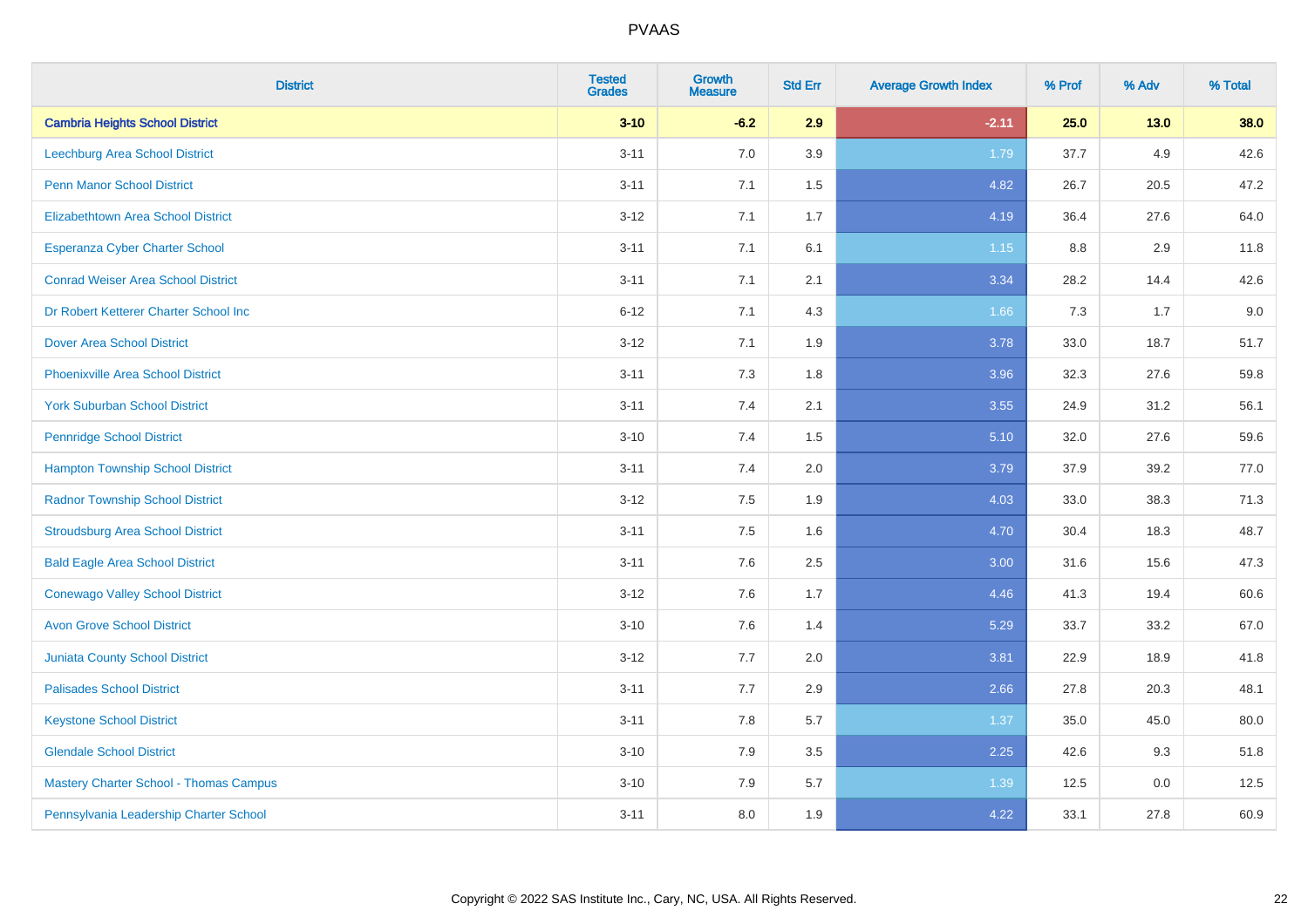| <b>District</b>                                | <b>Tested</b><br><b>Grades</b> | <b>Growth</b><br><b>Measure</b> | <b>Std Err</b> | <b>Average Growth Index</b> | % Prof | % Adv  | % Total |
|------------------------------------------------|--------------------------------|---------------------------------|----------------|-----------------------------|--------|--------|---------|
| <b>Cambria Heights School District</b>         | $3 - 10$                       | $-6.2$                          | 2.9            | $-2.11$                     | 25.0   | $13.0$ | 38.0    |
| <b>Dallas School District</b>                  | $3 - 11$                       | 8.1                             | 2.1            | 3.87                        | 32.4   | 22.4   | 54.8    |
| <b>Benton Area School District</b>             | $3 - 10$                       | 8.1                             | 4.0            | 2.01                        | 35.7   | 28.6   | 64.3    |
| <b>Cornwall-Lebanon School District</b>        | $3 - 11$                       | 8.2                             | 1.6            | 5.24                        | 28.0   | 20.5   | 48.6    |
| <b>Blue Ridge School District</b>              | $3 - 11$                       | 8.3                             | 3.7            | 2.24                        | 29.6   | 9.3    | 38.9    |
| <b>Fairview School District</b>                | $3 - 11$                       | 8.3                             | 2.4            | 3.43                        | 41.9   | 34.9   | 76.7    |
| <b>Canton Area School District</b>             | $3 - 11$                       | 8.4                             | 2.9            | 2.92                        | 13.8   | 23.0   | 36.8    |
| Northern York County School District           | $3 - 11$                       | 8.4                             | 1.8            | 4.63                        | 24.3   | 23.1   | 47.4    |
| <b>Neshaminy School District</b>               | $3 - 11$                       | 8.6                             | 1.3            | 6.56                        | 31.3   | 23.9   | 55.2    |
| Oil City Area School District                  | $3 - 11$                       | 8.6                             | 2.4            | 3.56                        | 29.1   | 13.1   | 42.2    |
| <b>West Allegheny School District</b>          | $3 - 12$                       | 8.6                             | 2.0            | 4.34                        | 37.3   | 27.2   | 64.5    |
| <b>Lower Moreland Township School District</b> | $3 - 11$                       | 8.7                             | 2.0            | 4.35                        | 38.2   | 33.2   | 71.4    |
| <b>Tredyffrin-Easttown School District</b>     | $3 - 10$                       | 8.7                             | 2.4            | 3.57                        | 35.2   | 35.8   | 71.0    |
| <b>Homer-Center School District</b>            | $3 - 11$                       | 8.8                             | 3.5            | 2.53                        | 38.0   | 17.7   | 55.8    |
| Kane Area School District                      | $3 - 10$                       | 8.8                             | 2.9            | 3.07                        | 31.4   | 19.8   | 51.2    |
| <b>Wallenpaupack Area School District</b>      | $3 - 11$                       | 8.8                             | 2.1            | 4.28                        | 28.5   | 18.9   | 47.4    |
| <b>East Penn School District</b>               | $3 - 11$                       | 8.9                             | 1.2            | 7.61                        | 32.8   | 26.4   | 59.2    |
| <b>Spring Cove School District</b>             | $3 - 11$                       | 9.1                             | 2.4            | 3.77                        | 31.8   | 25.4   | 57.1    |
| <b>Millcreek Township School District</b>      | $3 - 11$                       | 9.1                             | 1.4            | 6.61                        | 34.5   | 30.1   | 64.6    |
| <b>Pine-Richland School District</b>           | $3 - 11$                       | 9.3                             | 1.7            | 5.56                        | 42.3   | 35.8   | 78.1    |
| <b>Valley View School District</b>             | $3 - 11$                       | 9.3                             | 2.2            | 4.18                        | 26.6   | 23.1   | 49.7    |
| <b>Kutztown Area School District</b>           | $3 - 12$                       | 9.3                             | 2.8            | 3.34                        | 38.5   | 14.6   | 53.2    |
| <b>Apollo-Ridge School District</b>            | $3 - 12$                       | 9.5                             | 3.0            | 3.23                        | 34.0   | 9.4    | 43.4    |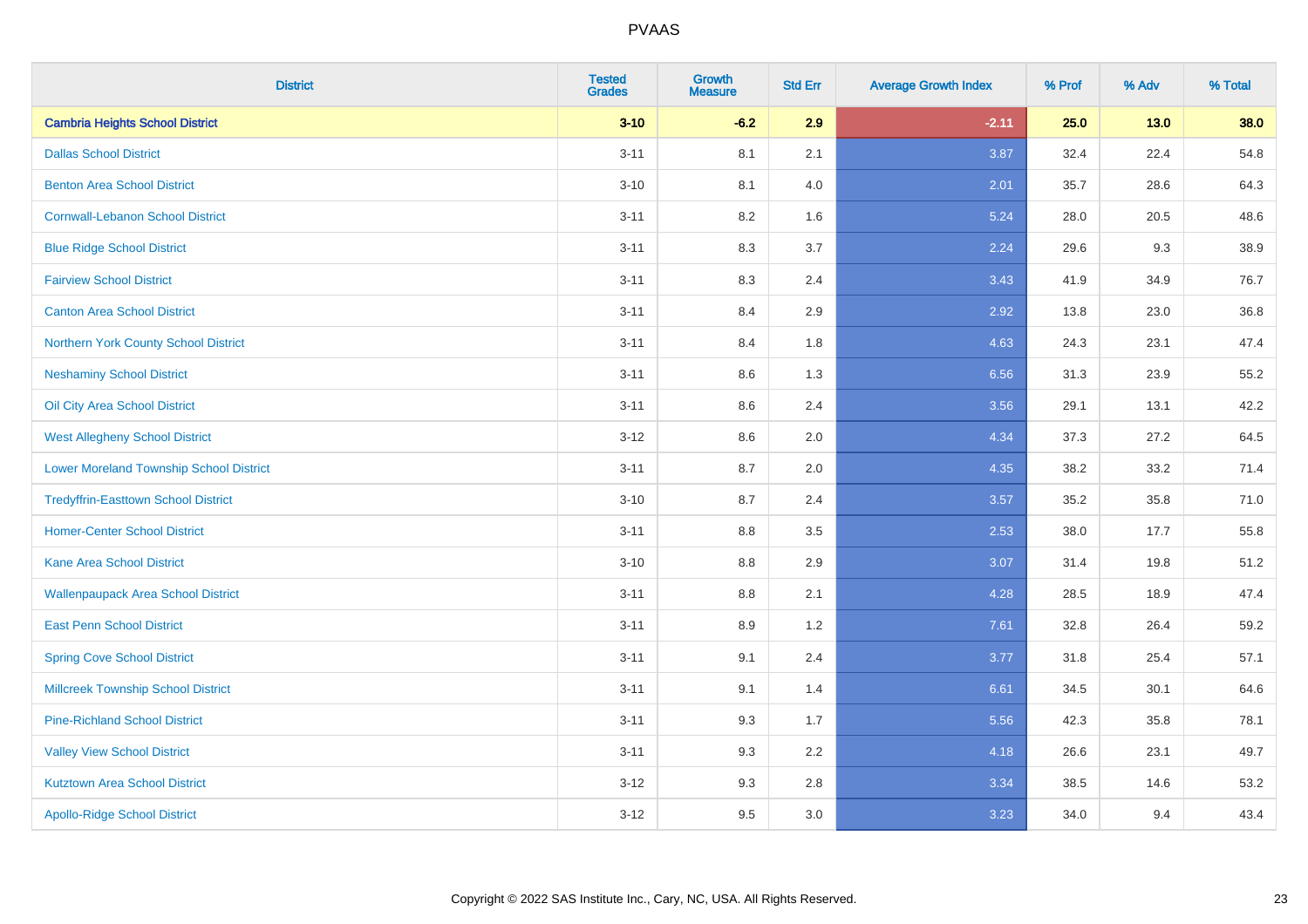| <b>District</b>                          | <b>Tested</b><br><b>Grades</b> | <b>Growth</b><br><b>Measure</b> | <b>Std Err</b> | <b>Average Growth Index</b> | % Prof | % Adv  | % Total |
|------------------------------------------|--------------------------------|---------------------------------|----------------|-----------------------------|--------|--------|---------|
| <b>Cambria Heights School District</b>   | $3 - 10$                       | $-6.2$                          | 2.9            | $-2.11$                     | 25.0   | $13.0$ | 38.0    |
| <b>Avon Grove Charter School</b>         | $3 - 11$                       | 9.8                             | 3.1            | 3.18                        | 32.4   | 26.0   | 58.4    |
| <b>Armstrong School District</b>         | $3 - 11$                       | 9.8                             | 1.6            | 6.22                        | 32.8   | 24.6   | 57.4    |
| <b>Oswayo Valley School District</b>     | $3 - 12$                       | 9.9                             | 5.1            | 1.93                        | 26.5   | 44.1   | 70.6    |
| <b>Fleetwood Area School District</b>    | $3 - 10$                       | 10.4                            | 2.0            | 5.19                        | 31.7   | 25.8   | 57.5    |
| <b>Warrior Run School District</b>       | $3 - 11$                       | 10.5                            | 2.7            | 3.86                        | 34.1   | 16.8   | 50.9    |
| <b>Manheim Township School District</b>  | $3-12$                         | 10.9                            | 1.5            | 7.51                        | 30.9   | 31.0   | 61.9    |
| <b>Methacton School District</b>         | $3 - 11$                       | 11.0                            | 1.6            | 6.94                        | 36.0   | 33.6   | 69.6    |
| <b>West Perry School District</b>        | $3 - 11$                       | 11.0                            | 2.3            | 4.76                        | 26.9   | 20.5   | 47.4    |
| Lampeter-Strasburg School District       | $3 - 12$                       | 11.0                            | 1.9            | 5.69                        | 35.4   | 32.3   | 67.7    |
| <b>Wilmington Area School District</b>   | $3 - 11$                       | 11.1                            | 3.3            | 3.37                        | 29.8   | 26.2   | 56.0    |
| <b>Belle Vernon Area School District</b> | $3 - 11$                       | 11.1                            | 2.3            | 4.88                        | 31.6   | 25.4   | 57.1    |
| <b>Steel Valley School District</b>      | $3 - 11$                       | 11.1                            | 3.3            | 3.33                        | 34.8   | 10.1   | 44.9    |
| <b>Upper Darby School District</b>       | $3 - 12$                       | 11.2                            | 1.4            | 8.28                        | 23.8   | 11.8   | 35.6    |
| <b>Greenwood School District</b>         | $3 - 11$                       | 11.3                            | 3.6            | 3.14                        | 31.2   | 32.8   | 63.9    |
| <b>Franklin Regional School District</b> | $3 - 11$                       | 11.3                            | 1.8            | 6.13                        | 30.0   | 35.0   | 65.0    |
| <b>Lehighton Area School District</b>    | $3 - 11$                       | 11.4                            | 2.4            | 4.84                        | 30.5   | 24.9   | 55.3    |
| <b>Line Mountain School District</b>     | $3 - 11$                       | 11.7                            | 3.9            | 3.01                        | 40.4   | 42.3   | 82.7    |
| <b>Whitehall-Coplay School District</b>  | $3 - 11$                       | 11.8                            | 1.7            | 7.06                        | 32.3   | 21.7   | 54.0    |
| <b>Indiana Area School District</b>      | $3 - 11$                       | 12.0                            | 2.0            | 5.98                        | 30.0   | 30.4   | 60.3    |
| <b>Blue Mountain School District</b>     | $3 - 10$                       | 12.2                            | 2.1            | 5.81                        | 30.7   | 26.1   | 56.8    |
| <b>Quaker Valley School District</b>     | $3 - 11$                       | 12.2                            | 2.5            | 4.90                        | 39.5   | 26.4   | 65.9    |
| <b>Montrose Area School District</b>     | $3 - 10$                       | 12.3                            | 2.8            | 4.41                        | 37.8   | 28.9   | 66.7    |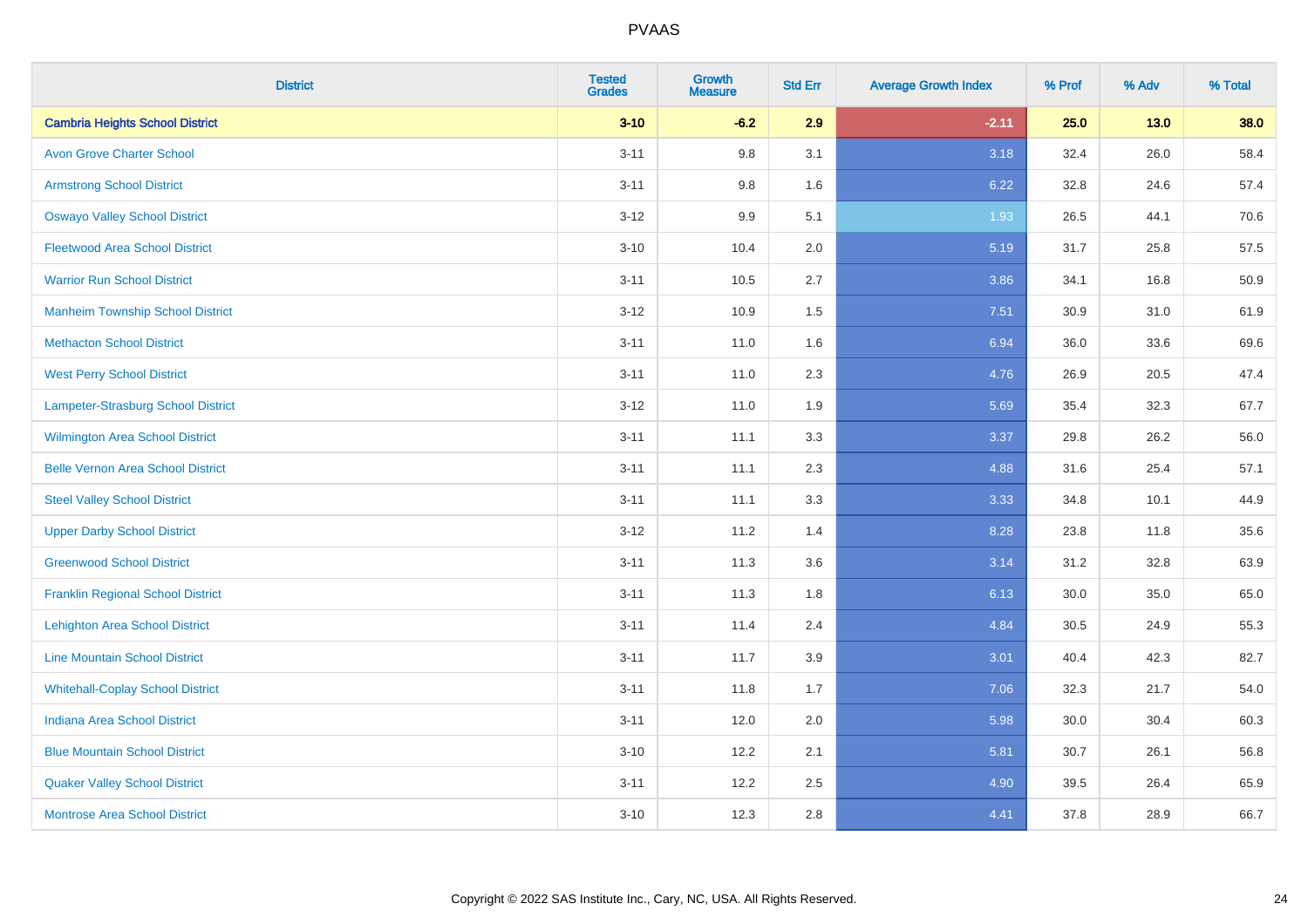| <b>District</b>                                 | <b>Tested</b><br><b>Grades</b> | <b>Growth</b><br><b>Measure</b> | <b>Std Err</b> | <b>Average Growth Index</b> | % Prof | % Adv  | % Total |
|-------------------------------------------------|--------------------------------|---------------------------------|----------------|-----------------------------|--------|--------|---------|
| <b>Cambria Heights School District</b>          | $3 - 10$                       | $-6.2$                          | 2.9            | $-2.11$                     | 25.0   | $13.0$ | 38.0    |
| <b>Mifflin County School District</b>           | $3 - 11$                       | 12.3                            | 1.6            | 7.69                        | 35.1   | 15.1   | 50.3    |
| <b>Cocalico School District</b>                 | $3 - 11$                       | 12.3                            | 1.9            | 6.48                        | 28.2   | 32.3   | 60.5    |
| Allegheny-Clarion Valley School District        | $3 - 10$                       | 12.3                            | 4.1            | 3.03                        | 33.3   | 19.0   | 52.4    |
| <b>Manheim Central School District</b>          | $3 - 11$                       | 12.8                            | 2.0            | 6.52                        | 27.8   | 35.4   | 63.2    |
| Pen Argyl Area School District                  | $3 - 12$                       | 12.8                            | 2.5            | 5.10                        | 28.5   | 23.8   | 52.3    |
| <b>Central York School District</b>             | $3 - 12$                       | 12.9                            | 1.5            | 8.64                        | 31.4   | 24.1   | 55.5    |
| <b>Laurel School District</b>                   | $3 - 11$                       | 13.0                            | 3.1            | 4.19                        | 30.3   | 15.7   | 46.1    |
| <b>North Pocono School District</b>             | $3 - 11$                       | 13.1                            | 3.7            | 3.54                        | 31.4   | 33.3   | 64.7    |
| <b>Maritime Academy Charter School</b>          | $3 - 10$                       | 13.2                            | 3.1            | 4.29                        | 24.0   | 1.3    | 25.3    |
| <b>Lakeland School District</b>                 | $3 - 11$                       | 13.3                            | 2.8            | 4.80                        | 22.2   | 21.2   | 43.4    |
| <b>Tuscarora School District</b>                | $3 - 11$                       | 13.4                            | 2.2            | 6.20                        | 37.1   | 26.3   | 63.4    |
| <b>Hempfield School District</b>                | $3 - 11$                       | 13.4                            | 1.3            | 10.53                       | 29.9   | 36.8   | 66.7    |
| <b>Harbor Creek School District</b>             | $3 - 11$                       | 13.4                            | 2.3            | 5.80                        | 34.5   | 40.7   | 75.2    |
| <b>Council Rock School District</b>             | $3 - 11$                       | 13.5                            | 1.1            | 12.27                       | 32.0   | 35.4   | 67.4    |
| <b>Iroquois School District</b>                 | $3 - 11$                       | 13.6                            | 2.8            | 4.83                        | 33.3   | 16.0   | 49.4    |
| <b>Upper Saint Clair School District</b>        | $3 - 11$                       | 13.8                            | 1.8            | 7.86                        | 32.2   | 44.5   | 76.7    |
| <b>Upper Merion Area School District</b>        | $3 - 11$                       | 14.0                            | 2.0            | 7.15                        | 34.4   | 32.6   | 67.0    |
| <b>Hermitage School District</b>                | $3-12$                         | 14.0                            | 2.5            | 5.59                        | 34.0   | 27.0   | 61.0    |
| <b>Peters Township School District</b>          | $3 - 11$                       | 14.1                            | 1.7            | 8.16                        | 35.2   | 41.6   | 76.8    |
| Penns Valley Area School District               | $3 - 12$                       | 14.1                            | 2.6            | 5.33                        | 29.6   | 23.3   | 52.9    |
| Capital Area School for the Arts Charter School | $9 - 11$                       | 14.2                            | 4.5            | 3.13                        | 27.5   | 30.0   | 57.5    |
| <b>Agora Cyber Charter School</b>               | $3 - 11$                       | 14.6                            | 2.4            | 6.03                        | 24.7   | 19.5   | 44.2    |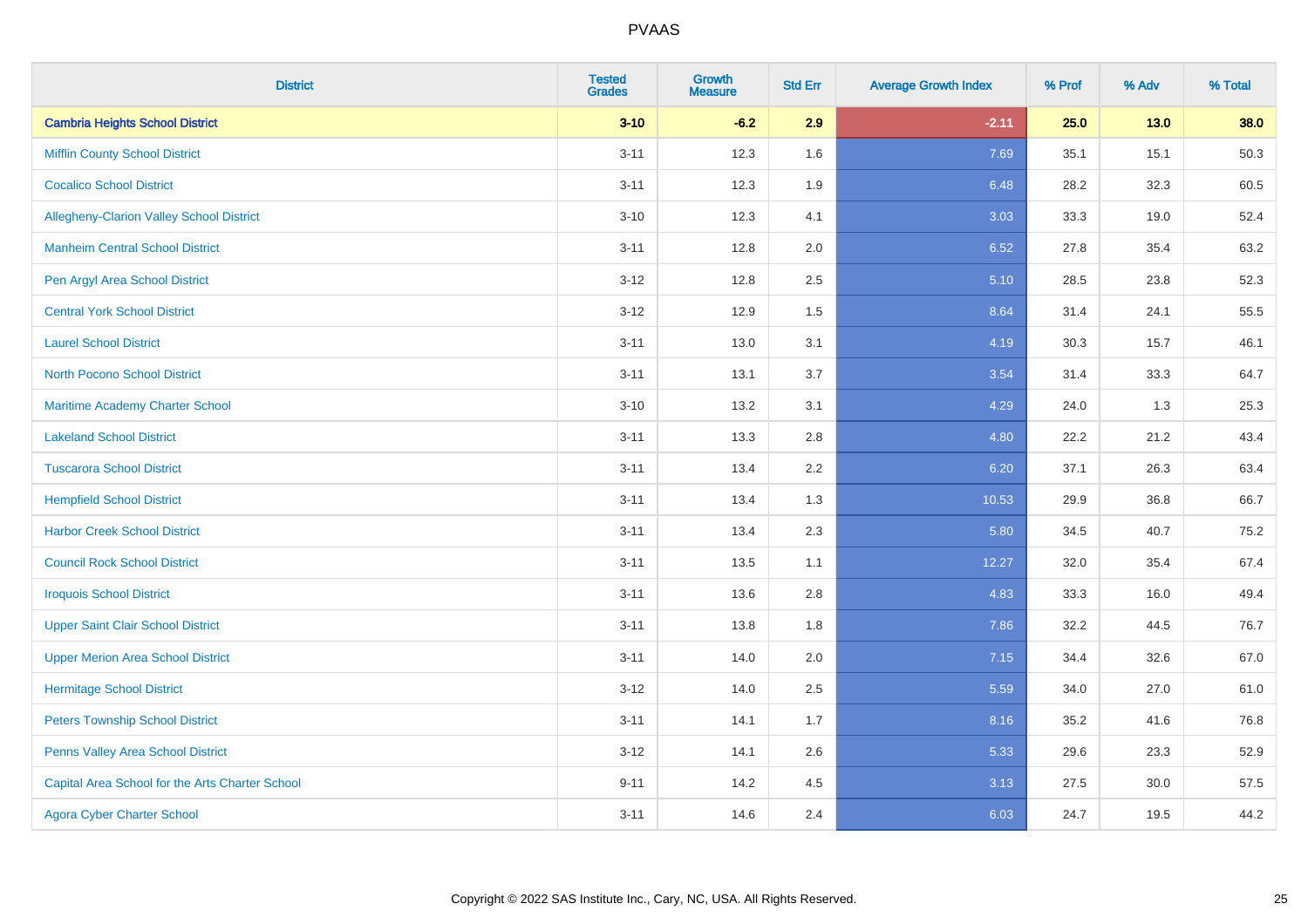| <b>District</b>                               | <b>Tested</b><br><b>Grades</b> | <b>Growth</b><br><b>Measure</b> | <b>Std Err</b> | <b>Average Growth Index</b> | % Prof | % Adv | % Total |
|-----------------------------------------------|--------------------------------|---------------------------------|----------------|-----------------------------|--------|-------|---------|
| <b>Cambria Heights School District</b>        | $3 - 10$                       | $-6.2$                          | 2.9            | $-2.11$                     | 25.0   | 13.0  | 38.0    |
| <b>Coudersport Area School District</b>       | $3 - 11$                       | 14.8                            | 3.4            | 4.33                        | 34.7   | 28.0  | 62.7    |
| <b>Lake-Lehman School District</b>            | $3 - 11$                       | 14.9                            | 2.8            | 5.34                        | 25.8   | 22.5  | 48.3    |
| <b>Southern York County School District</b>   | $3 - 11$                       | 15.5                            | 1.8            | 8.48                        | 37.6   | 29.2  | 66.8    |
| <b>Central Bucks School District</b>          | $3 - 11$                       | 15.5                            | 0.9            | 17.94                       | 34.8   | 41.4  | 76.2    |
| <b>Delaware Valley School District</b>        | $3 - 11$                       | 15.7                            | 1.6            | 9.62                        | 36.7   | 32.1  | 68.8    |
| <b>Punxsutawney Area School District</b>      | $3 - 11$                       | 15.8                            | 2.7            | 5.83                        | 18.6   | 29.0  | 47.6    |
| <b>Unionville-Chadds Ford School District</b> | $3 - 11$                       | 15.8                            | 1.7            | 9.12                        | 31.2   | 48.0  | 79.2    |
| Palmyra Area School District                  | $3 - 11$                       | 16.2                            | 1.8            | 9.02                        | 38.8   | 34.0  | 72.8    |
| <b>Upper Dauphin Area School District</b>     | $3 - 11$                       | 16.5                            | 5.1            | 3.26                        | 37.5   | 26.8  | 64.3    |
| <b>Spring-Ford Area School District</b>       | $3 - 11$                       | 16.6                            | 1.2            | 14.02                       | 30.4   | 45.3  | 75.7    |
| West Branch Area School District              | $3 - 11$                       | 17.0                            | 3.3            | 5.20                        | 47.1   | 19.1  | 66.2    |
| North Penn School District                    | $3 - 11$                       | 17.6                            | $1.0$          | 17.53                       | 30.8   | 35.7  | 66.4    |
| <b>Fox Chapel Area School District</b>        | $3 - 11$                       | 17.6                            | 1.9            | 9.47                        | 22.9   | 52.0  | 74.9    |
| <b>Pequea Valley School District</b>          | $3 - 11$                       | 18.0                            | 3.1            | 5.74                        | 29.2   | 37.5  | 66.7    |
| North Allegheny School District               | $3 - 11$                       | 18.0                            | 1.3            | 14.25                       | 30.5   | 42.9  | 73.4    |
| <b>Danville Area School District</b>          | $3 - 11$                       | 18.4                            | 2.6            | 7.19                        | 32.0   | 46.1  | 78.1    |
| <b>Souderton Area School District</b>         | $3 - 11$                       | 18.5                            | 1.4            | 12.86                       | 39.2   | 31.2  | 70.4    |
| <b>Cumberland Valley School District</b>      | $3 - 12$                       | 18.6                            | 1.2            | 15.79                       | 31.3   | 39.2  | 70.5    |
| <b>Lower Merion School District</b>           | $3 - 11$                       | 18.9                            | 1.2            | 15.42                       | 29.4   | 48.6  | 78.0    |
| <b>Saucon Valley School District</b>          | $3 - 11$                       | 18.9                            | 2.2            | 8.48                        | 26.0   | 39.6  | 65.6    |
| <b>Berlin Brothersvalley School District</b>  | $3 - 11$                       | 19.6                            | 4.0            | 4.93                        | 28.3   | 41.3  | 69.6    |
| <b>Dallastown Area School District</b>        | $3 - 11$                       | 19.9                            | 1.4            | 14.14                       | 36.8   | 34.2  | 71.0    |